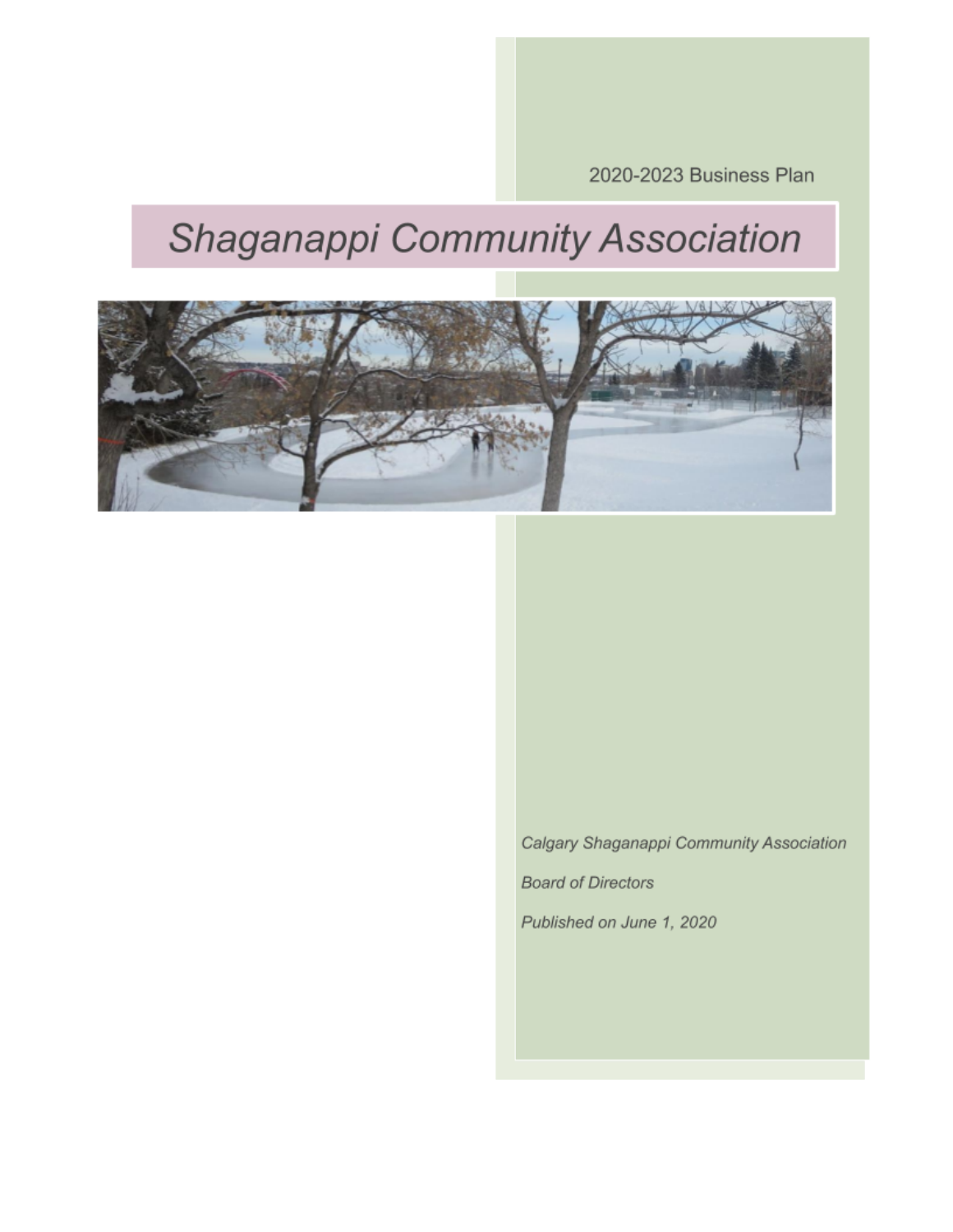

# **Table of Contents**

| <b>Community Overview</b>                               | 4  |
|---------------------------------------------------------|----|
| History                                                 | 4  |
| Incorporation Information                               | 4  |
| Age and Background of Facility                          | 4  |
| <b>Community Evolution</b>                              | 4  |
| Background                                              | 4  |
| Strengths - Weaknesses - Opportunities - Threats        | 5  |
| Vision                                                  | 5  |
| Mission                                                 | 5  |
| Values                                                  | 5  |
| <b>Review of Key Areas</b>                              | 6  |
| Our Community: Community Assessment and Market Research | 6  |
| Our Programs and Services                               | 6  |
| Our People: Human Resources                             | 6  |
| Our Story: Marketing and Communications                 | 6  |
| Our Facility and/or Amenities                           | 7  |
| <b>Our Finances</b>                                     | 7  |
| <b>Our Fundraising</b>                                  | 7  |
| <b>General Sustainability</b>                           | 8  |
| <b>Budget</b>                                           | 9  |
| Development and Transportation                          | 10 |
| Programs & Services                                     | 11 |
| <b>Human Resources</b>                                  | 13 |
| Marketing & Communications                              | 14 |
| <b>Facility &amp; Amenities</b>                         | 15 |
| Financial                                               | 16 |
| <b>Sustainability Requirements</b>                      | 17 |
| <b>Appendix</b>                                         | 18 |
| Appendix A: Objects                                     | 18 |
| Appendix B: Committees                                  | 19 |
| Development Committee                                   | 19 |
| Affordable Housing and Engagement Committee             | 19 |
| Appendix C: Board of Directors - Job Descriptions       | 20 |
| President                                               | 20 |
| <b>Vice President</b>                                   | 20 |
| Secretary                                               | 20 |
| Treasurer                                               | 21 |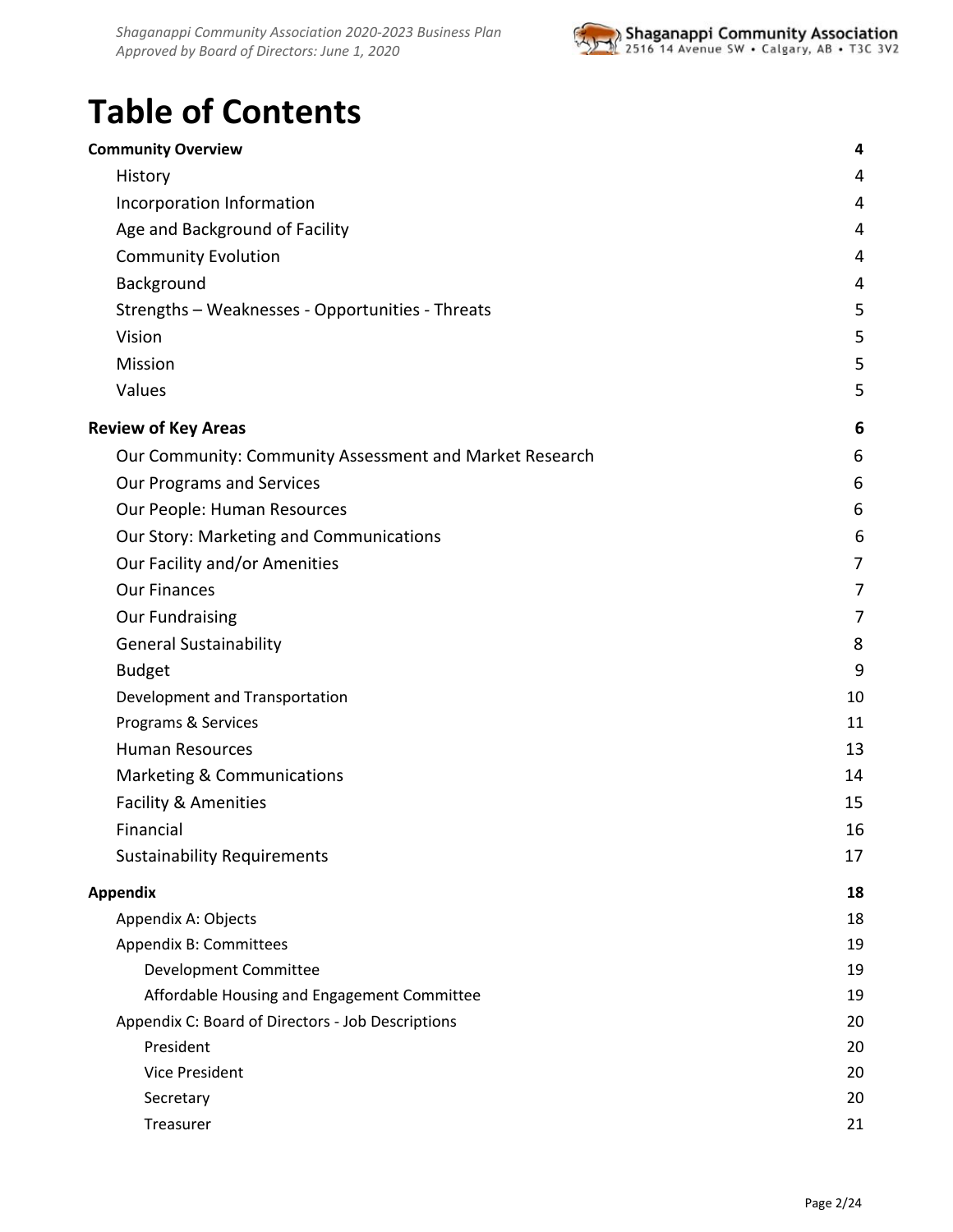

| Director at Large                                                          | 21 |
|----------------------------------------------------------------------------|----|
| <b>Communications Director</b>                                             | 22 |
| Events Director                                                            | 22 |
| Development/Community Advocacy Director (Currently performed by President) | 22 |
| <b>Facility Maintenance Director</b>                                       | 23 |
| <b>Hall Rentals Director</b>                                               | 23 |
| Memberships Director (Currently performed by Vice President)               | 23 |
| Affordable Housing & Engagement Committee Director                         | 24 |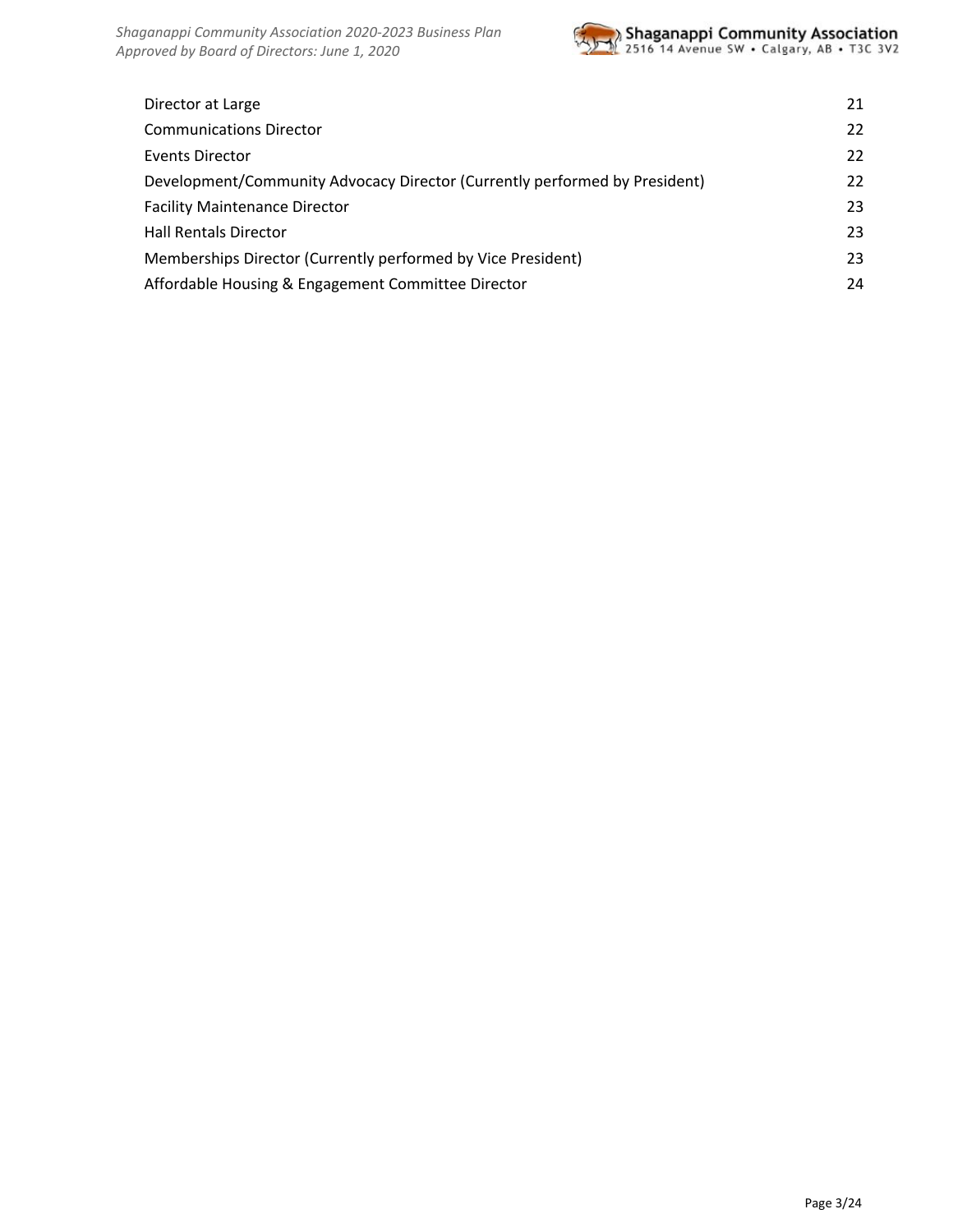

# <span id="page-3-0"></span>**Community Overview**

# <span id="page-3-1"></span>**History**

Established in 1955, the Shaganappi Community Association has grown to include the Shaganappi, Sunalta West, and Upper Scarboro real estate districts. The Shaganappi community is located just south of the Bow River, bounded by Crowchild Trail on the East, 17<sup>th</sup> Avenue on the South, and 33<sup>rd</sup> Street SW on the West. There are businesses along 17<sup>th</sup> Ave SW; as well, Westbrook Mall is across from the western edge of the community. We are fortunate to have multiple bike pathways that lead to the river and downtown. In addition to the City of Calgary Shaganappi Golf course, the community has two parks. Shaganappi Park, just south of Bow Trail, features tennis courts, multiple skating rinks and a skating path in the winter, a sledding hill, a playground, a natural gully, as well as the Shaganappi Community Hall. Oliver Quarry Park, just west of Crowchild Trail, is an off-leash park that also boasts a great sledding hill, and pays homage to the sandstone quarry that once operated in the area nearly 100 years ago. In 2013, our community saw the extension of the LRT through our neighbourhood, which included the addition of the Shaganappi LRT station across from the golf course. Alexander Ferguson, a public elementary school, is also within our community boundaries.

## <span id="page-3-2"></span>**Incorporation Information**

- o Registered Society Name Shaganappi Community Association
- <span id="page-3-3"></span>o Society Registered Date - November 14<sup>th</sup>, 1955

# **Age and Background of Facility**

The quaint Shaganappi community hall, and its surroundings, is at the heart of many community events and informal gatherings of neighbours. The facility, and its proximal amenities, are operated and maintained by volunteers in the community. A group of volunteers work to establish and maintain the ice rinks and paths in the winter for all in the area to enjoy. Various groups and individuals who seek the comfortable and intimate atmosphere of the hall rent itl throughout the year. In the summer, residents enjoy using the two tennis courts, a full basketball court, as well as a volleyball net put up by volunteers. It is an annual tradition to hold "Shagtoberfest" in October so neighbours can visit.

# <span id="page-3-4"></span>**Community Evolution**

There are a variety of homes in the area, from single detached residential homes, duplexes, redeveloped lots that have been turned into infills, as well as multi-family residences and apartment buildings. We have witnessed changes to density zoning in our area, and expect this will continue to affect development in Shaganappi. The Main Streets initiative in 2017 was the result of multiple engagement opportunities where residents could have input on the amount and kind of development along the edge of our community along 17<sup>th</sup> Ave. There are also plans for considerable development on the Jacques Lodge parcel of land in our community (east of the Shaganappi golf course), as well as by Westbrook Mall.

# <span id="page-3-5"></span>**Background**

The Shaganappi Community Association includes both the Shaganappi and Scarboro/Sunalta West (sometimes called "Upper Scarboro") areas. Altogether, there are just under 2,000 people living in the 874 households in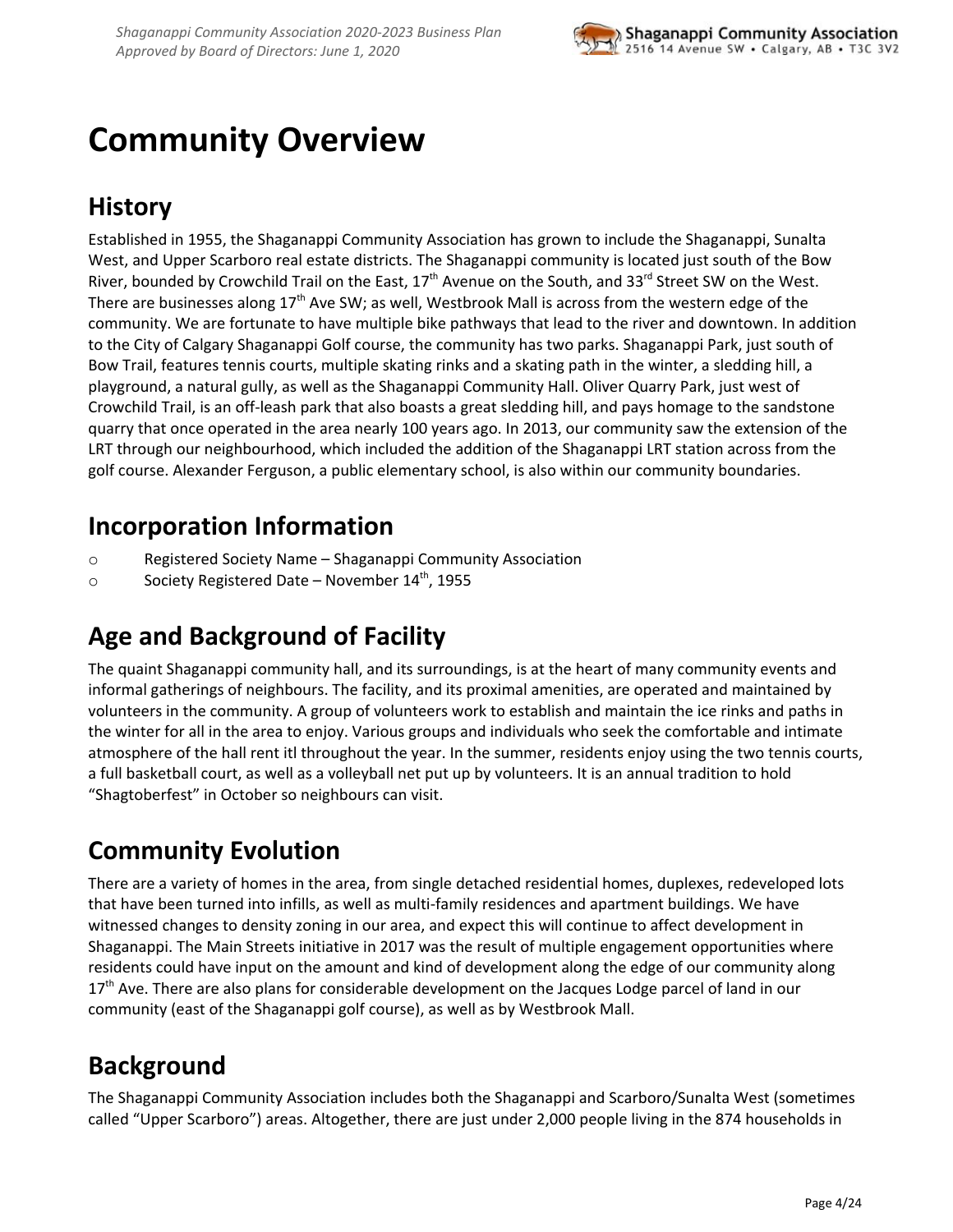

the community area. There is a mix of single-family homes, as well as apartment buildings, townhouses, and duplexes. With the addition of the West LRT to our area, as well as re-zoning of areas within and adjacent to our community, we expect growth in multi-family developments in our community that will greatly increase the number of individuals in our community area.

As a community association, we are responsible and hardworking and want the best for our area. Our lease for the community hall with the City of Calgary is in place until March 31 $^{\rm st}$ , 2027.

# <span id="page-4-0"></span>**Strengths – Weaknesses - Opportunities - Threats**

- Strengths: excellent, up-to-date communication with members via email group lists made possible through a membership database; Street Beat website system for online purchase and renewal of community memberships; updated bylaws; completion of Life Cycle Plan; stable rental income from regular renters; outstanding recreation amenities; hardworking and knowledgeable volunteers; friendly community spirit; two LRT stations within walking distance in our area; shopping and other restaurants border our community; Alexander Ferguson, a non-bussing public elementary school, has been a wonderful recent draw for young families to our area.
- Weaknesses: creating resources (both financial and people); attracting and retaining new volunteers to cover the many emerging needs of our community; lack of identity and unity across all areas of the community.
- **•** Opportunities: major development and changes in our area to 17<sup>th</sup> and 12<sup>th</sup> Avenues, Jacques Lodge site, Westbrook Mall, and Crowchild Trail; we see 14<sup>th</sup> Ave as a major opportunity for beautification and traffic calming in our neighbourhood.
- Threats: age of our community hall; development pressures; short-cutting traffic; maintaining level of service during anticipated major transitions to area; and crime or other factors that compromise the health and safety of residents in public recreation spaces or in private yards.

### <span id="page-4-1"></span>**Vision**

Shaganappi is a diverse community where people feel safe, connected and invested; neighbours have multiple opportunities for recreation and enjoying nature in our community.

# <span id="page-4-2"></span>**Mission**

The Shaganappi Community Association provides recreational opportunities, maintains community amenities, and facilitates advocacy for residents on issues affecting our area.

# <span id="page-4-3"></span>**Values**

In fulfilling our vision and mission, the Shaganappi Community Association wants to be: proactive, representative of residents' interests, sustainable, and welcoming and fun.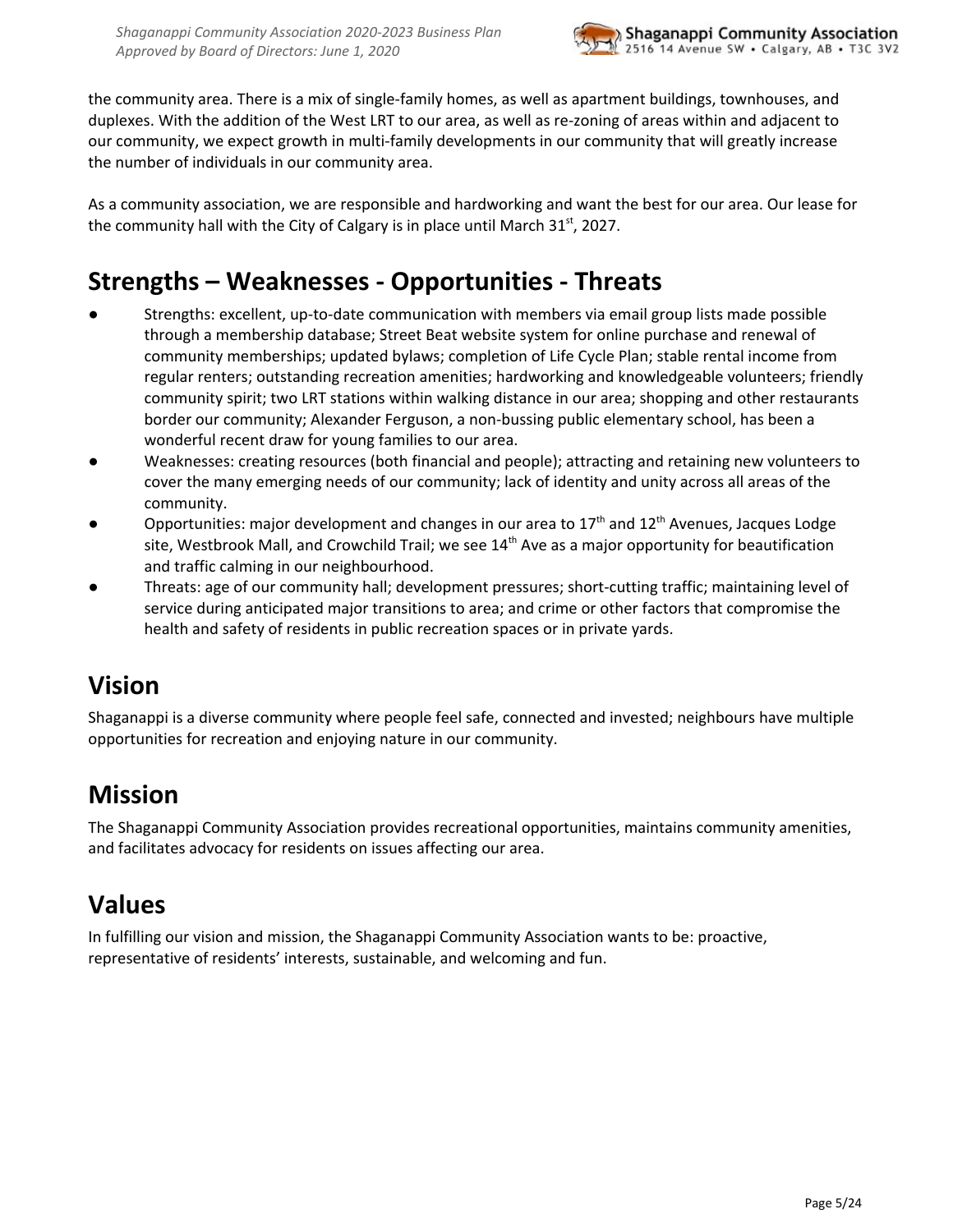# <span id="page-5-0"></span>**Review of Key Areas**

## <span id="page-5-1"></span>**Our Community: Community Assessment and Market Research**

- o Who We Serve: Largely residents living in the community boundary, although many of our hall renters (and users of recreation amenities) come from elsewhere in the City.
- o What We Know About the People We Serve: Our community hall is smaller and is thus suitable for a very niche clientele who are seeking a more intimate place to meet.
- o Partners: Occasionally, we have reached out to local businesses for prizes or financial support with various community initiatives. We have worked closely with the City of Calgary and Trout Unlimited on various park initiatives.

### <span id="page-5-2"></span>**Our Programs and Services**

- o Priority Programs and Services: hall rentals; facilitating advocacy for residents' interests; maintenance of recreation amenities for residents; social gatherings and other initiatives to bring the community together; and communication with residents about crime and other community issues.
- o Revitalizing or Reducing Programs and Services: Because the volunteers are already quite busy, it has been the approach of the SCA to invite residents who bring a concern or idea to the board to take the first steps of addressing the issue. This approach maintains volunteers' work schedule, and has brought in new individuals to the organization because they care about an issue they seek to change.

# <span id="page-5-3"></span>**Our People: Human Resources**

- o Members: To be a member of the Shaganappi Community Association, you must purchase an annual membership. Members who live within the geographical boundaries of Shaganappi can be voting members; individuals who live outside the area, as well as businesses, can be non-voting members only.
- o Board of Directors: Currently, our board consists of: President, VicePresident, Treasurer, Secretary, and three Director positions.
- o Committees: A development committee and an Affordable Housing & Engagement committee, and various ad-hoc committees have been established in the past when needed (Traffic, West LRT, residents' committees for special projects, social events, etc.)
- o Staff: Currently, we have no paid staff.
- $\circ$  Volunteers: All board members are volunteers. As well, we often get volunteers to help with clean-ups, rink flooding, and other community initiatives throughout the year.

### <span id="page-5-4"></span>**Our Story: Marketing and Communications**

- o Internal Communication: Usually done by email amongst board members, as well as at monthly face-to-face meetings.
- o External Communication: Website [\(www.shaganappicommunity.ca\)](http://www.shaganappicommunity.ca/); Street Beat system email to member list (members can choose what categories of emails they would like to receive from us);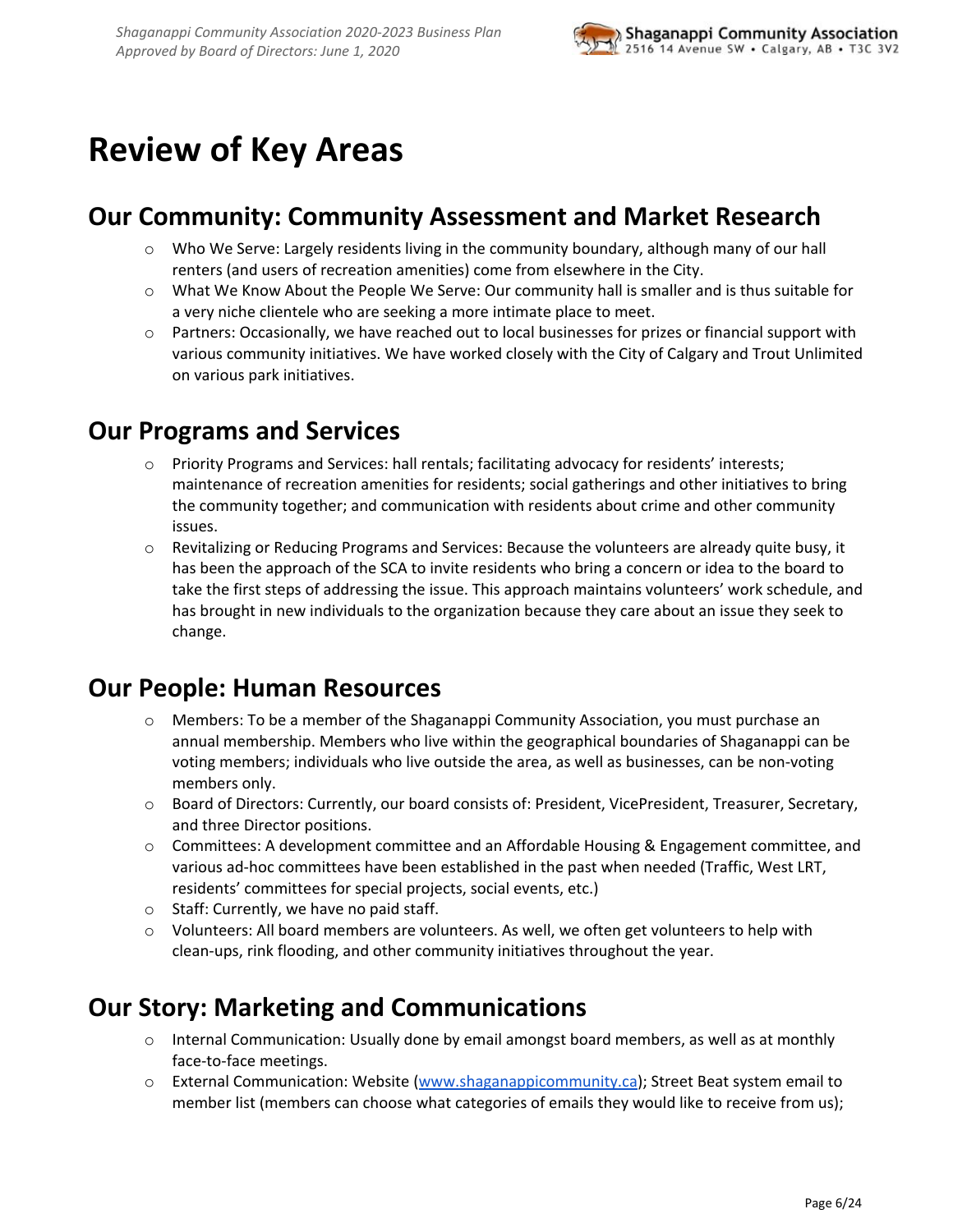

board signs to advertise events and AGM; occasional door-to-door communications; and social media channels (Facebook and Twitter) as appropriate.

# <span id="page-6-0"></span>**Our Facility and/or Amenities**

- o Lifecycle Plan: In 2015 a detailed assessment of our built facilities was completed. This report recommends the priority and timing of repairs and upgrades based on building systems age, wear, and compliance with current codes.
- o Maintenance: The Lifecycle Plan serves as a comprehensive manual for ensuring proper maintenance of our facilities. Maintenance issues are also reviewed at monthly Shaganappi Community Association meetings.
- $\circ$  Usage and Growth: Slated imminent improvements are a) completing repairs categorized as "urgent" in the Lifecycle Plan; 2) expanding our maintenance shed to meet current requirements; and 3) improving our natural creek area.
- o Rentals: We rent our small hall to various cultural groups, special interest groups, and residents of our community. As well, we donate our hall for use by community service groups, Federation of Calgary Communities events, City of Calgary planning meetings, Special Olympics gatherings, Sunalta and Alex Ferguson School, and the Kids' Cancer Club.

### <span id="page-6-1"></span>**Our Finances**

- $\circ$  Revenues consist of annual memberships, hall rental receipts, donations, special event door receipts, and AGLC Casino funds as allotted. Proceeds are deposited in Scotiabank to the appropriate account and recorded as part of the continuous bookkeeping process, which is currently performed by the Treasurer. Membership income is reported by both the Treasurer and the Director responsible for membership.
- o AGLC funds are allotted by the Provincial Government in 18-month cycles based on application and our volunteer team participation in a two-day casino work assignment. We are allotted funds at the discretion of the AGLC fund allotment team. The funds must be used for "approved use of funds" projects. AGLC protocols are followed and reported upon as per funding requirements managed by the Treasurer.
- o Operating expenses are paid and reported on by the Treasurer. Examples of typical operating costs include: audit fees, utilities, hall security alarm, telephone and other expenses related to operating the facility and the community association. The Treasurer prepares cheques for expenses, which are signed by two bank approved signatories. We have no paid staff; all positions are volunteer.
- $\circ$  The Treasurer prepares and distributes financial reports at the monthly board meetings. The Treasurer prepares and arranges the audit to be completed by an approved auditor at fiscal year end March 31. All Federal and Provincial reports and tax reporting are completed by the Treasurer (while retaining the option of having it be completed by the auditor).
- o The Treasurer prepares and presents Operating and Casino Budgets to the board for approval annually. The Treasurer recommends money management strategies to the board and processes them as approved by the board.

# <span id="page-6-2"></span>**Our Fundraising**

o Memberships are sold year-round, with payment available online on the website; we advertise the campaign with banners/signs on the property, special mail-outs and door-to-door sales.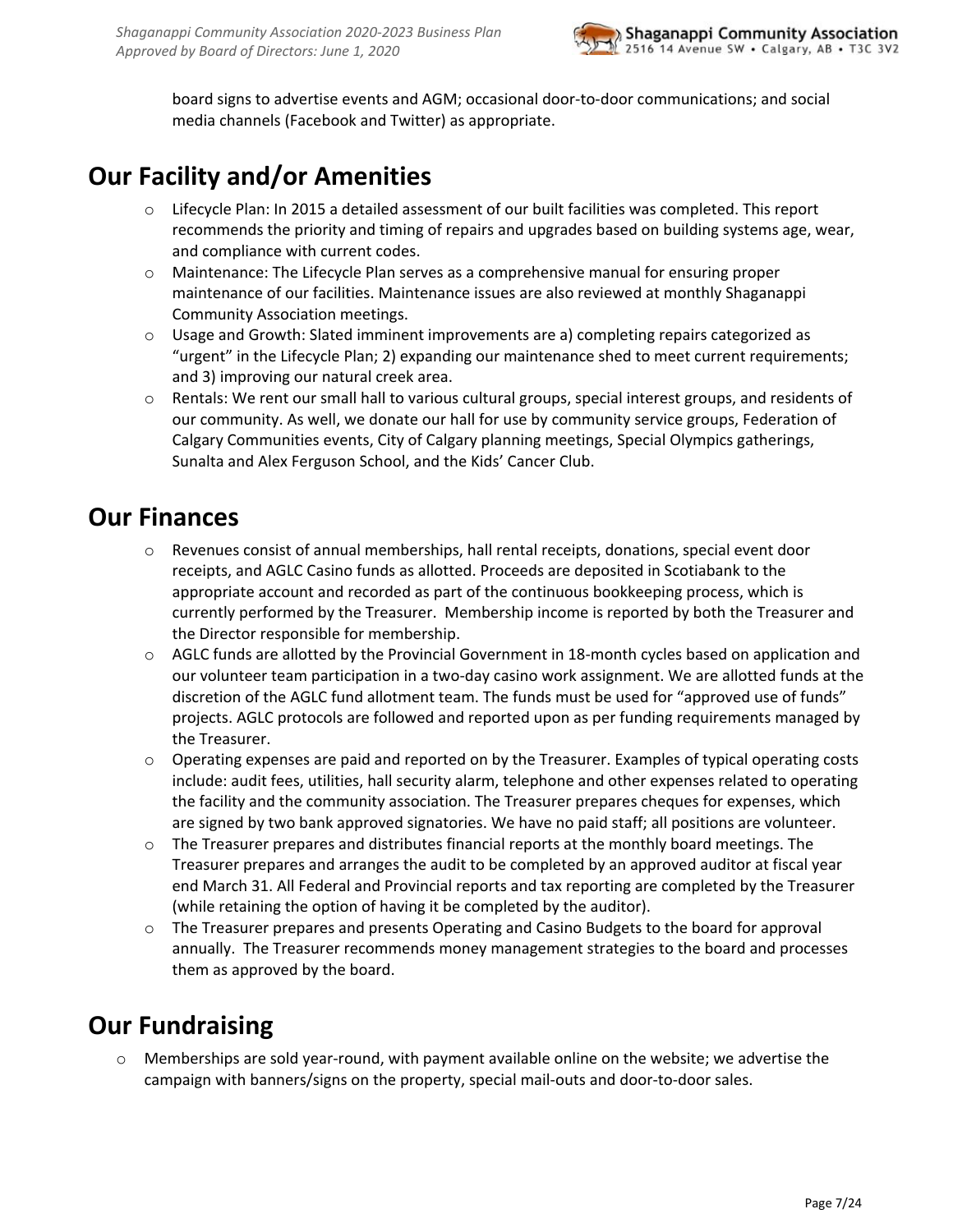

- o Casino funds are received as a result of community-based volunteer teams working at the appointed casino under the direction of the AGLC. We are allocated a portion of the revenue per the AGLC guidelines.
- o Grants are applied for based on need, and require an available volunteer to be responsible for the project.
- o All funds and expenses, whether operational or casino, are recorded in a QuickBooks reporting system by the Treasurer with all original back-up residing in SCA specific binders. The casino deposits and expenditures are reported monthly by both the Director responsible for Casino and the Treasurer. Operating deposits and expenditures are reported monthly by the Treasurer and audited by the Federation of Calgary Communities appointed auditor at Fiscal year end March 31.
- o Computer back-up of all related Shaganappi Community Files are at the Treasurer's residence. Original audited financial statements are similarly available.

# <span id="page-7-0"></span>**General Sustainability**

- o Bylaws are reviewed prior to our AGM to ensure compliance and determine if changes need to be made.
- o Filing of annual society report to the province; continuous communication and reporting to AGLC.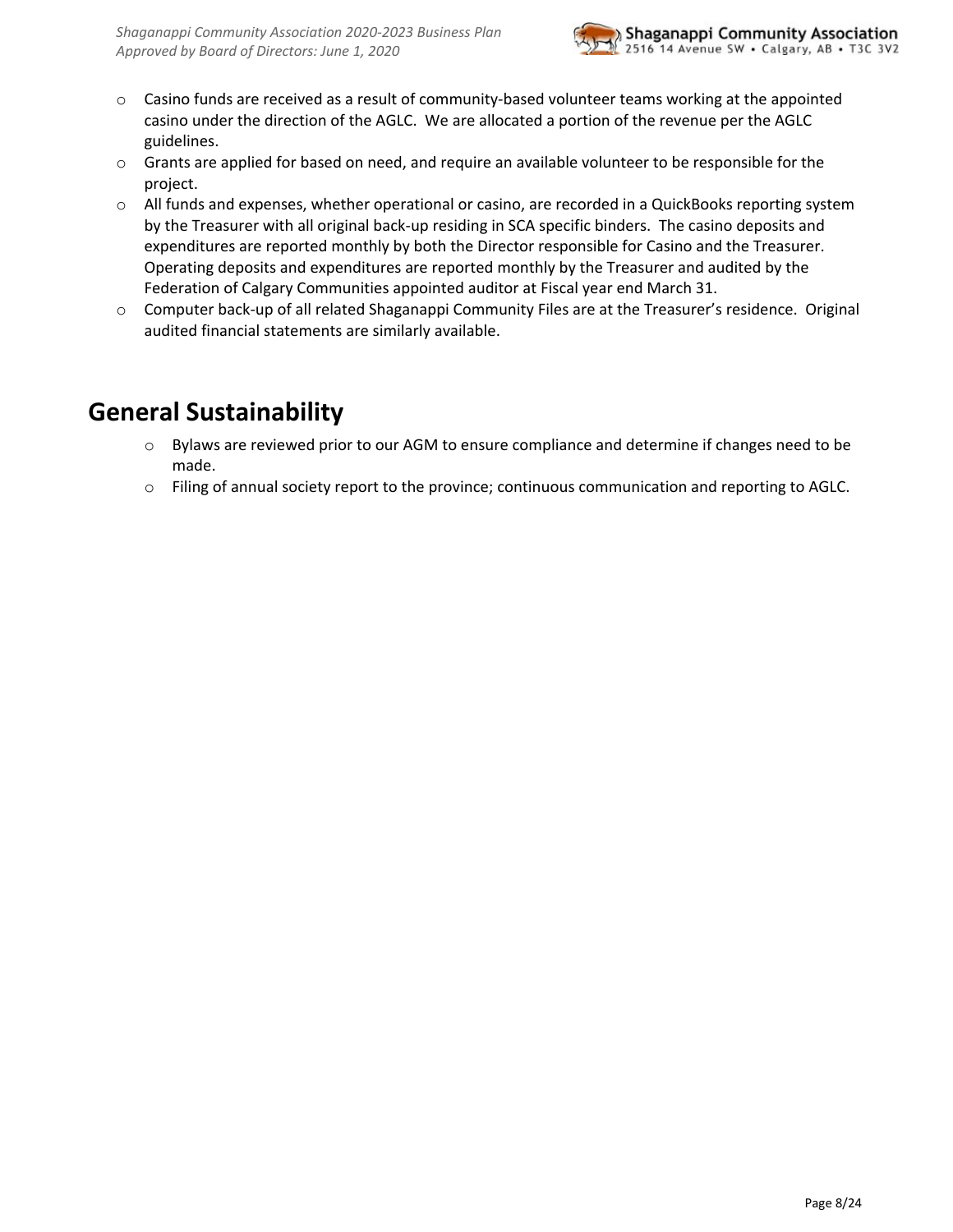

# <span id="page-8-0"></span>**Budget**

### **2020-21 Budget Approved by Board at April 6, 2020 Meeting**

|                       | <b>Shaganappi Community Association</b>                                           |                 |                      | CY - current year     |                                   |                           | <b>Bank Balance: 3/31/20</b> | Ops:                     | S.<br>32,374.81          |                       | Casino:                            | $\sim$<br>11,149.44      |                                                                            |
|-----------------------|-----------------------------------------------------------------------------------|-----------------|----------------------|-----------------------|-----------------------------------|---------------------------|------------------------------|--------------------------|--------------------------|-----------------------|------------------------------------|--------------------------|----------------------------------------------------------------------------|
|                       | <b>Budget</b>                                                                     |                 |                      | PY - prior year       |                                   |                           |                              |                          |                          |                       |                                    |                          |                                                                            |
|                       | C Casino                                                                          |                 |                      |                       | <b>TOTAL (OPERATING + CASINO)</b> |                           |                              | <b>OPERATING</b>         |                          |                       | <b>CASINO</b>                      |                          | Notes:                                                                     |
|                       | O Operating                                                                       |                 | <b>ACTUALS</b>       |                       |                                   |                           |                              |                          |                          |                       |                                    |                          |                                                                            |
|                       | <b>FS</b> Per Financial Statements                                                |                 | per 3/31/19 FS       | <b>Actuals</b>        |                                   | <b>Budget</b>             | <b>Actuals</b>               |                          | <b>Budget</b>            | <b>Actuals</b>        |                                    | <b>Budget</b>            |                                                                            |
|                       |                                                                                   |                 | Fiscal 2019          | Current Year (CY)     | Budget (CY)                       | 2020/2021                 | Current Year (CY)            | <b>Budget (CY)</b>       | 2020/2021                | Current Year (CY)     | <b>Budget (CY)</b>                 | 2020/2021                |                                                                            |
|                       | Income                                                                            |                 |                      |                       |                                   |                           |                              |                          |                          |                       |                                    |                          |                                                                            |
|                       | 4010 - Donations                                                                  | FS              | 480.00               | 1,748.00              | 500.00                            | 500.00                    | 1,748.00                     | 500.00                   | 500.00                   |                       |                                    |                          |                                                                            |
| $\circ$<br>$\circ$    | 4020 · Bank Interest<br>4030 - Hall Rental                                        | FS<br><b>FS</b> | 210.27<br>10,935.00  | 185.95<br>10,890.00   | 126.00<br>11,000.00               | 335.00<br>2,750.00        | 185.95<br>10,890.00          | 126.00<br>11,000.00      | 335.00<br>2,750.00       |                       |                                    |                          | Interest on GICs                                                           |
| $\circ$               | 4040 - Membership / Tennis                                                        | <b>FS</b>       | 12,012.25            | 17,847.80             | 12,000.00                         | 12,000.00                 | 17,847.80                    | 12,000.00                | 12,000.00                |                       | ÷                                  |                          |                                                                            |
| $\circ$<br>$\Omega$   | 4050 - Neighbourwoods Trees Inc<br>4060 - Shagtoberfest Proceeds                  | <b>FS</b>       | 2,807.00             | 2,857.00              | 2,750.00                          | 2,800.00                  | 2,857.00                     | 2,750.00                 | 2,800.00                 |                       | $\sim$<br>$\sim$                   |                          |                                                                            |
| $\circ$               | 4070 - NSF Recovery                                                               |                 |                      |                       |                                   |                           |                              |                          |                          |                       |                                    |                          |                                                                            |
| $\circ$<br>$\circ$    | 4080 - Amortization Revenue<br>$4090 \cdot$ Grants                                |                 |                      | 2,000.00              | 2,000.00                          |                           | 2,000.00                     | 2,000.00                 |                          |                       | $\cdot$                            |                          | CY: TD Grant                                                               |
| $\Omega$              | 4100 - Insurance Payment                                                          |                 |                      |                       |                                   |                           |                              |                          |                          |                       | $\sim$                             |                          |                                                                            |
| $\Omega$              | 4110 - Neighbourhood Cleanup Inc<br>46430 - Miscellaneous Revenue                 | <b>FS</b>       | 81.40                | 300.00<br>1,564.15    | 200.00                            |                           | 300.00<br>1,564.15           | 200.00                   | $\sim$                   |                       |                                    |                          | <b>CY: Wine tasting</b>                                                    |
|                       | <b>OPERATING INCOME</b>                                                           |                 | 26,525.92            | 37,392.90 \$          | 28,576.00                         | 18,385.00<br>$\mathsf{s}$ | 37,392.90                    | 28,576.00<br>S           | 18,385.00<br>\$          |                       | s<br>$\overline{\phantom{a}}$      | $\vert$ s                |                                                                            |
|                       |                                                                                   |                 |                      |                       |                                   |                           |                              |                          |                          |                       |                                    |                          | <b>Next Casino</b>                                                         |
|                       | 4000 - Casino Funds                                                               | FS              | 14,591.75            | 68,332.92             |                                   |                           |                              |                          |                          | 68,332.92             |                                    |                          | Q1/Q2 2021 (Casino, \$ in Q2/Q3 2021)<br>may be moved to Q3 2021           |
|                       | <b>CASINO INCOME</b>                                                              |                 | 14,591.75            | 68,332.92             | s                                 |                           |                              | S<br>$\sim$              |                          | 68,332.92 \$          | $\sim$                             | l s                      |                                                                            |
|                       |                                                                                   |                 |                      |                       |                                   |                           |                              |                          |                          |                       |                                    |                          |                                                                            |
|                       | Expense                                                                           |                 |                      |                       |                                   |                           |                              |                          |                          |                       |                                    |                          |                                                                            |
| $\circ$               | 5000 - Neighbourwoods Trees Ex                                                    |                 |                      |                       |                                   |                           |                              | ×,                       |                          |                       |                                    |                          |                                                                            |
| $\circ$               | 5050 - Shagtoberfest Expense                                                      | <b>FS</b>       | 2,822.80             | 2,767.28              | 2,750.00                          | 2,800.00                  | 2,767.28                     | 2,750.00                 | 2,800.00                 |                       |                                    |                          |                                                                            |
|                       |                                                                                   |                 |                      |                       |                                   |                           |                              |                          |                          |                       |                                    |                          |                                                                            |
| $\circ$               | 5060 · Telephone                                                                  | FS              | 1,052.71             | 1,173.25              | 982.00                            | 1,100.00                  | 1,173.25                     | 982.00                   | 1,100.00                 |                       |                                    |                          |                                                                            |
| $\circ$               | 5070 - Chequing - Tractor                                                         |                 | 4,231.77             |                       | 500.00                            |                           |                              | 500.00                   |                          |                       |                                    |                          |                                                                            |
|                       | 5030 - Casino - Tractor                                                           |                 | 4,190.38             | 29,987.08             | 20,000.00                         |                           |                              |                          |                          | 29,987.08             | 20,000.00                          |                          |                                                                            |
|                       | 62840-Equipment Rental & Maintenance<br>5020 - Capital Upgrades (Casino) Assigned |                 |                      | 23,263.45             | 1,500.00<br>25,000.00             | 500.00                    |                              | $\sim$                   | ×                        | 23,263.45             | 1,500.00<br>25,000.00              | $\sim$                   | 500.00 gas for tractor<br>Lawnmower; Drill & driver, no more renos planned |
|                       | 5020 Capitial Upgrades (Casino) Unassigned                                        |                 |                      |                       | 7,500.00                          |                           |                              | $\epsilon$               |                          |                       | 7,500.00                           |                          |                                                                            |
| c                     | 65180-Disposal of Capital Assets<br>Repairs & Maintenance (per FS)                | FS              | 8,422.15             | (100.00)<br>53,150.53 | 54,500.00                         | 500.00                    |                              | 500.00                   |                          | (100.00)<br>53,150.53 | 54,000.00                          | 500.00                   |                                                                            |
|                       |                                                                                   |                 |                      |                       |                                   |                           |                              |                          |                          |                       |                                    |                          |                                                                            |
| $\circ$<br>$\circ$    | 5090 - Natural Gas (Direct Energy)<br>5170 - Electricity (EnMax)                  |                 | 1,470.59<br>2,804.05 | 1,776.33<br>3.361.82  | 1,600.00<br>2,600.00              | 1,700.00<br>3,500.00      | 1,776.33<br>3,361.82         | 1,600.00<br>2,600.00     | 1,700.00<br>3.500.00     |                       |                                    | $\overline{\phantom{a}}$ |                                                                            |
| $\circ$               | Waste & Recycling (EnMax)                                                         |                 |                      | 1,407.61              |                                   | 1,500.00                  | 1,407.61                     |                          | 1,500.00                 |                       |                                    |                          |                                                                            |
|                       | <b>Utilities (per FS)</b>                                                         | <b>FS</b>       | 4,274.64             | 6,545.76              | 4,200.00                          | 6,700.00                  | 6,545.76                     | 4,200.00                 | 6,700.00                 |                       | $\sim$                             | ٠                        |                                                                            |
| $\circ$               | 5100 - Neighbourhood Cleanup Ex                                                   |                 |                      | 178.76                | 200.00                            |                           | 178.76                       | 200.00                   |                          |                       |                                    |                          |                                                                            |
| $\circ$               | 5110-Insurance (Toole Peete-No casino \$) PREPAID                                 |                 |                      | 1,131.00              |                                   |                           | 1,131.00                     | ٠                        |                          |                       |                                    |                          |                                                                            |
|                       | 5110 - Insurance                                                                  |                 | 3,594.42             | 2,863.00              | 5,400.00                          | 4,500.00                  |                              |                          |                          | 2,863.00              | 5,400.00                           | 4,500.00                 |                                                                            |
|                       | <b>Insurance (per FS)</b>                                                         | <b>FS</b>       | 3,594.42             | 3,994.00              | 5,400.00                          | 4,500.00                  | 1,131.00                     | $\lambda$                | $\overline{\phantom{a}}$ | 2,863.00              | 5,400.00                           | 4,500.00                 |                                                                            |
| $\circ$               | 5120 - Licenses / Fees                                                            |                 | 338.50               | 743.25                | 350.00                            | 700.00                    | 743.25                       | 350.00                   | 700.00                   |                       |                                    |                          |                                                                            |
| $\circ$               | 5120 Licenses and Fee (Alarm Permit)<br>65150-Membership Dues & Fees              |                 | 288.75               |                       | ×                                 | 400.00                    |                              | ٠                        | ÷                        |                       | $\overline{\phantom{a}}$<br>$\sim$ |                          | 400.00 fire inspection, plumbing inspection                                |
|                       | 65150-Membership Dues & Fees (see Op)                                             |                 |                      |                       |                                   |                           |                              |                          |                          |                       |                                    |                          |                                                                            |
|                       |                                                                                   | FS              | 627.25               | 743.25                | 350.00                            | 1,100.00                  | 743.25                       | 350.00                   | 700.00                   |                       | $\sim$                             | 400.00                   |                                                                            |
|                       | 5130 - Meetings / Volunteer Apprec.                                               |                 | 878.54               | 172.38                | 500.00                            | 500.00                    | 172.38                       | 500.00                   | 500.00                   |                       |                                    |                          |                                                                            |
|                       | 5130 - Meetings / Volunteer Apprec.                                               | FS              | 878.54               | 172.38                | 500.00                            | 500.00                    | 172.38                       | 500.00                   | 500.00                   |                       | ×<br>$\;$                          |                          |                                                                            |
|                       |                                                                                   |                 |                      |                       |                                   |                           |                              |                          |                          |                       |                                    |                          |                                                                            |
| $\circ$               | 5150 - Alarm System                                                               | FS              | 711.50               | 616.80                | 620.00                            | 620.00                    | 616.80                       | 620.00                   | 620.00                   |                       |                                    |                          |                                                                            |
| $\circ$               | 5160 - Chequing - Bank Charge                                                     |                 | 171.74               | 152.64                | 160.00                            | 160.00                    | 152.64                       | 160.00                   | 160.00                   |                       |                                    |                          |                                                                            |
| $\circ$               | 5225 Square fees<br>5010 - Casino - Bank Charge                                   |                 | 520.49<br>92.00      | 390.18<br>87.00       | 330.00<br>100.00                  | 350.00<br>100.00          | 390.18                       | 330.00                   | 350.00                   | 87.00                 | 100.00                             | 100.00                   |                                                                            |
|                       |                                                                                   | <b>FS</b>       | 784.23               | 629.82                | 590.00                            | 610.00                    | 542.82                       | 490.00                   | 510.00                   | 87.00                 | 100.00                             | 100.00                   |                                                                            |
| $\circ$               | 5180 Hall Maintenance Op Portion                                                  |                 |                      |                       | 300,00                            | 300,00                    |                              | 300.00                   | 300.00                   |                       |                                    |                          |                                                                            |
|                       | 5180 - Hall Maintenance & Supplies                                                |                 | 5,942.71             | 4,757.32              | 5,000.00                          | 5,000.00                  |                              |                          |                          | 4,757.32              | 5,000.00                           | 5,000.00                 | hall maintenance                                                           |
|                       |                                                                                   | FS              | 5,942.71             | 4,757.32              | 5,300.00                          | 5,300.00                  | $\overline{\phantom{a}}$     | 300.00                   | 300.00                   | 4,757.32              | 5,000.00                           | 5,000.00                 |                                                                            |
| $\circ$               | 5210 - Professional Fees                                                          |                 |                      |                       |                                   |                           |                              |                          |                          |                       |                                    |                          |                                                                            |
| $\circ$               | 62100 Contract Services - Accounting Fees<br>62110 - Accounting Fees              |                 | 4,681.62             | 4,798.65<br>4,500.00  | 4,500.00<br>4,500.00              | 4,500.00                  | 4,798.65<br>4,500.00         | 4,500.00<br>4,500.00     | 4,500.00                 |                       | ×,                                 |                          |                                                                            |
|                       |                                                                                   | <b>FS</b>       | 4,681.62             | 9,298.65              | 9,000.00                          | 4,500.00                  | 9,298.65                     | 9,000.00                 | 4,500.00                 |                       | $\cdot$                            |                          |                                                                            |
| $\circ$               | 5140 - Administration                                                             |                 | 153.73               | 558.22                | 100.00                            | 420.00                    | 558.22                       | 100.00                   | 420.00                   |                       |                                    |                          | 2020: Quickbooks (annual\$400)+ April special rate \$                      |
|                       | 65020-Postage, Mailing Service                                                    |                 |                      |                       |                                   |                           |                              |                          |                          |                       |                                    |                          |                                                                            |
| $\epsilon$<br>$\circ$ | 65030-Administrative<br>62130 Fundraising Fee - (membership discounts)            |                 | 383.25<br>181.50     | 25.28<br>253.00       | 100.00                            | 100.00<br>250.00          | 253.00                       | $\sim$                   | 250.00                   | 25.28                 | 100.00                             | 100.00                   |                                                                            |
| $\circ$               | 65110-Advertising - (membership drive)                                            |                 |                      | 383.25                |                                   |                           | 383.25                       | я.                       |                          |                       | ÷                                  |                          |                                                                            |
| $\circ$<br>$\circ$    | 65160-Other costs<br>69800 Uncategorized Exp Party/Events/Little                  |                 | 1,626.05             | 2,310.45              | 1,000.00<br>2,500,00              | 4.700.00                  | 2,310.45                     | 1,000.00<br>2,500.00     | 4,700.00                 |                       | $\sim$                             |                          | 2019: wine tasting, survey, halloween                                      |
| $\epsilon$            | 65110-Advertising - (membership drive)                                            |                 | 267.75               | 267.75                | 300.00                            | 300.00                    |                              |                          |                          | 267.75                | 300.00                             | 300.00                   |                                                                            |
| $\mathbf{C}$          | 65040-Office Supplies                                                             | <b>FS</b>       | 2,612.28             | 3,797.95              | 100.00<br>4,100.00                | 200.00<br>5,970.00        | 3,504.92                     | 3,600.00                 | 100.00<br>5,470.00       | 293.03                | 100.00<br>500.00                   | 100.00<br>500.00         |                                                                            |
|                       |                                                                                   |                 |                      |                       |                                   |                           |                              |                          |                          |                       |                                    |                          |                                                                            |
| $\circ$               | <b>TD Grant-Offsetting Expenses</b>                                               |                 | $\sim$               | 1.825.40              | ٠                                 | 174.60                    | 1,825.40                     | ×.                       | 174.60                   |                       |                                    | $\overline{\phantom{a}}$ | payback unspent TD grant                                                   |
|                       |                                                                                   |                 |                      |                       |                                   |                           |                              |                          |                          |                       |                                    |                          |                                                                            |
| $\circ$               | <b>Transfer to Casino</b><br>5040 - Cost of Casino                                |                 |                      | 1,268.97              | 1,046.93                          |                           | 1,268.97                     | 1,046.93                 |                          |                       | $\ddot{\phantom{a}}$               |                          |                                                                            |
| C                     | 5190 - Playground                                                                 |                 | ×                    |                       | ×                                 | $\sim$                    |                              | ٠                        | $\omega$                 |                       | $\omega$                           | $\overline{\phantom{a}}$ |                                                                            |
| $\circ$               | 60940 - Taxes - T1044 Penalty                                                     |                 |                      |                       |                                   |                           |                              | $\overline{\phantom{a}}$ |                          |                       |                                    |                          |                                                                            |
| $\circ$               | 5200 - Amortization Expense                                                       |                 |                      |                       |                                   |                           |                              | ÷                        |                          |                       |                                    |                          |                                                                            |
|                       |                                                                                   | <b>FS</b>       | 36,404.85            |                       |                                   | 34,374.60                 |                              |                          | 23,374.60                | 61,150.88             |                                    | 11,000.00                |                                                                            |
|                       | <b>Total Expenses</b>                                                             |                 |                      | 90,920.12             | 89,538.93                         |                           | 29,769.24                    | 24,538.93                |                          |                       | 65,000.00                          |                          |                                                                            |
|                       | Net Income                                                                        |                 | 4,712.82             | 14,805.70 \$          | (60, 962.93)                      | (15,989.60)<br>l s        | 7,623.66 \$                  | 4,037.07                 | (4,989.60)               |                       | 7,182.04 \$ (65,000.00)            | $\vert$ s<br>(11,000.00) |                                                                            |
|                       |                                                                                   |                 |                      |                       |                                   |                           |                              |                          |                          |                       |                                    |                          |                                                                            |

Operating budget approved: by Board 4/6/2020

Casino Expenses of \$11,000 approved: by Board 4/6/2020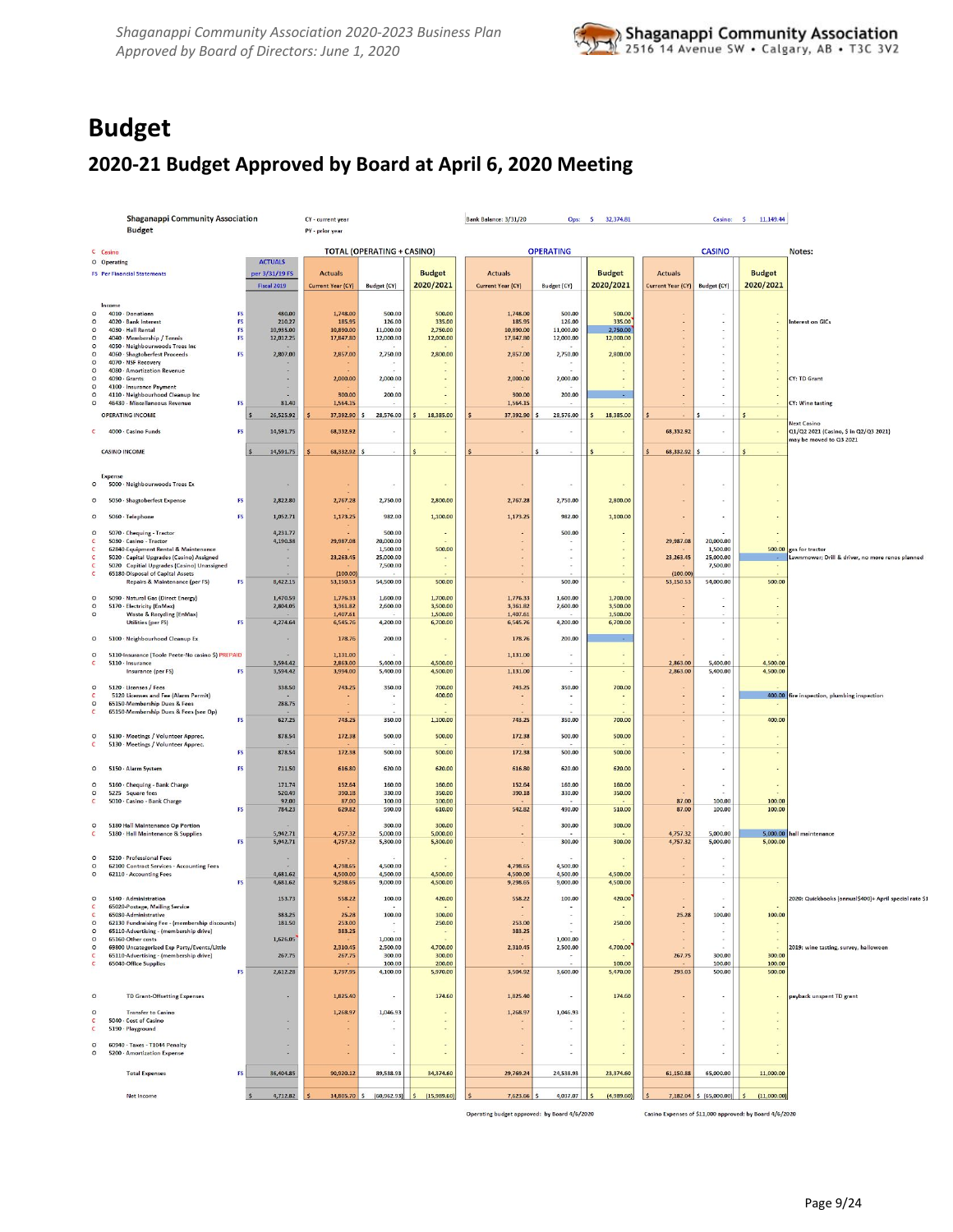

# <span id="page-9-0"></span>**Development and Transportation**

| <b>Action Items</b>                                                                                                                                                                | <b>By When</b>                                                                                                                                                                                  | By Whom                                   | <b>Resources Needed</b><br>(Expertise, Money,                                                                                                                              | Completed                                                                                                                        |
|------------------------------------------------------------------------------------------------------------------------------------------------------------------------------------|-------------------------------------------------------------------------------------------------------------------------------------------------------------------------------------------------|-------------------------------------------|----------------------------------------------------------------------------------------------------------------------------------------------------------------------------|----------------------------------------------------------------------------------------------------------------------------------|
|                                                                                                                                                                                    |                                                                                                                                                                                                 |                                           | etc.)                                                                                                                                                                      |                                                                                                                                  |
| Organize specific<br>issue town halls                                                                                                                                              | As needed                                                                                                                                                                                       | Development<br>Committee /<br>Memberships | Hall space, volunteers                                                                                                                                                     | Ongoing - specific<br>residents'<br>meetings or open<br>houses generally<br>held at least<br>monthly outside of<br>summer months |
| Conduct<br>community<br>needs<br>assessment                                                                                                                                        | Development /<br>transportation is a<br>key driver of<br>Shaganappi needs                                                                                                                       | Development<br>Committee /<br>Memberships | Significant volunteer<br>time                                                                                                                                              | Ongoing - needs<br>are informed by<br>individual projects                                                                        |
| Conduct a<br>community<br>development<br>plan                                                                                                                                      | Done $-3$ very recent<br>ARPs, or<br>amendments most<br>recently in<br>November 2016, all<br>being reviewed and<br>redone as part of the<br>City's Westbrook<br><b>Working Group</b><br>process | Development<br>Committee                  | Ongoing monitoring of<br>development<br>proposals by<br>committee                                                                                                          | Ongoing - needs<br>are informed by<br>individual projects                                                                        |
| Large scale<br>development<br>proposals-<br>Jacques /<br>Westbrook /<br>12 <sup>th</sup> Avenue /<br>Main Streets /<br>Crowchild /<br>Westbrook<br><b>Working Group</b><br>and LAP | Crowchild is<br>completed, as<br>needed for the<br>others                                                                                                                                       | Development<br>Committee                  | Area resident<br>engagement is<br>initiated, and qualified<br>volunteers deployed<br>(either representative<br>of area interests, or<br>possessing technical<br>knowledge) | Crowchild is<br>completed.<br>Ongoing for the<br>others - needs are<br>informed by<br>individual projects                        |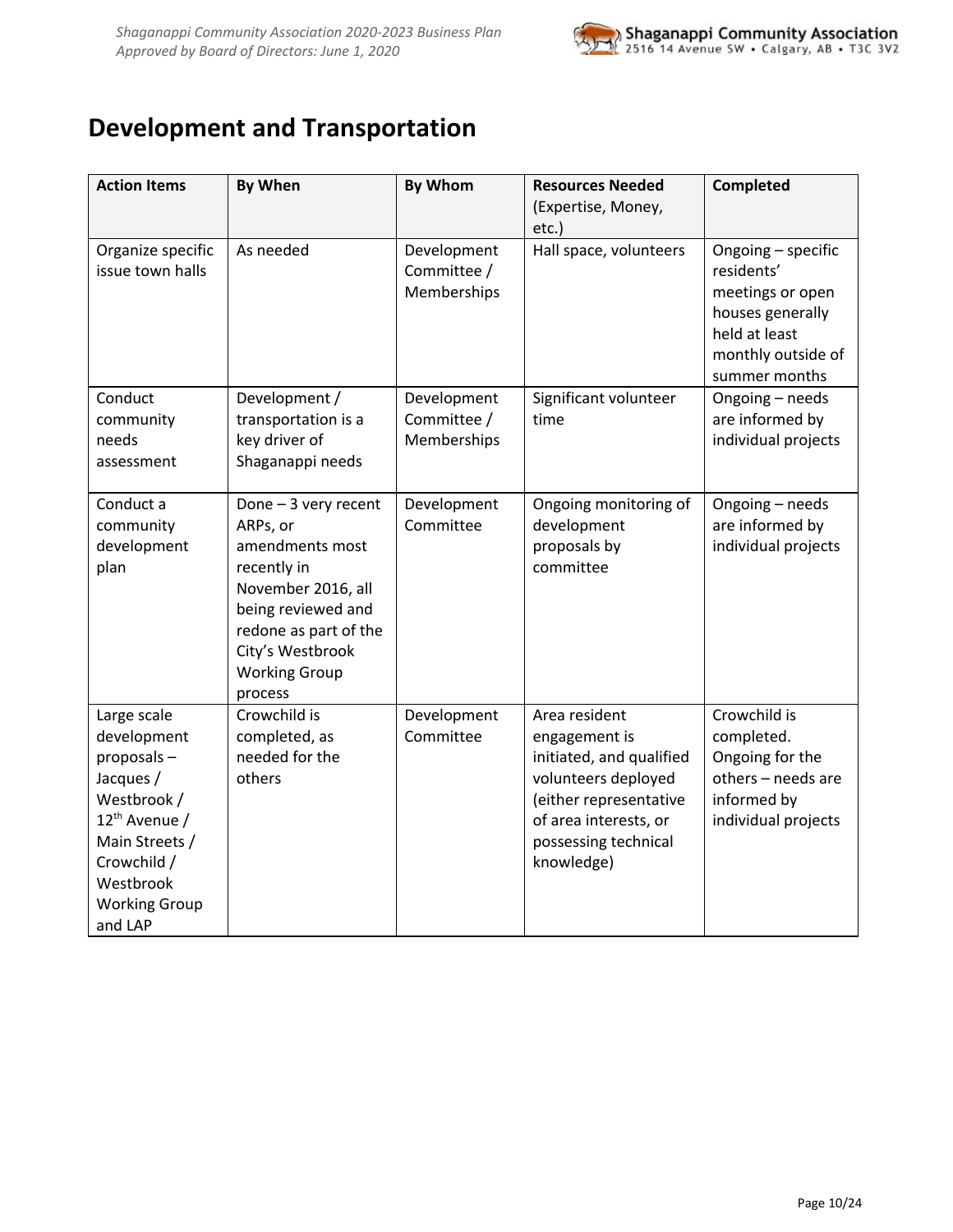

# <span id="page-10-0"></span>**Programs & Services**

| <b>Action Items</b>                                                | <b>By When</b>                                                     | By Whom                                                                                     | <b>Resources Needed</b><br>(Expertise, Money,<br>etc.)                                                        | Completed                                                                        |
|--------------------------------------------------------------------|--------------------------------------------------------------------|---------------------------------------------------------------------------------------------|---------------------------------------------------------------------------------------------------------------|----------------------------------------------------------------------------------|
| Community hall,<br>Shaganappi skating<br>rink and park             | Ongoing<br>maintenance<br>throughout the<br>winter                 | Facility<br>Maintenance<br>Director + solicited<br>volunteers                               | Ongoing equipment<br>costs, continued<br>volunteer<br>commitments                                             | Ongoing,<br>weather<br>dependent for<br>rink                                     |
| Plan & implement<br>Shagtoberfest<br>annual party                  | Sept - October                                                     | Facility<br>Maintenance<br>Director,<br>Memberships<br>Director + solicited<br>volunteers   | Self- funding, hall<br>space, food and<br>refreshments                                                        | Annually in late<br>Sept or Oct - a<br>small surplus is<br>generally<br>recorded |
| Plan & implement<br>Neighbour Day                                  | June                                                               | Events volunteers                                                                           | Small subsidy from<br>CA funds, hall, food<br>and refreshments,<br>volunteers                                 | Annually in June                                                                 |
| Plan and<br>implement Family<br><b>Halloween Party</b>             | September -<br>October                                             | Events volunteers                                                                           | Small subsidy from<br>CA funds, hall, food<br>and refreshments,<br>volunteers                                 | Annually in<br>October                                                           |
| Plan & implement<br>Community<br>Clean-up                          | Generally,<br>September again<br>in early June (gully<br>clean-up) | Designated Project<br>Manager for fall<br>clean-up<br><b>Facility Director for</b><br>gully | Trucks, bags,<br>volunteers, City of<br>Calgary garbage crew                                                  | Annually in<br>September                                                         |
| Plan & implement<br>Winter Warm-ups                                | Winter                                                             | Events volunteers                                                                           | Small subsidy from<br>CA funds, hall, hot<br>beverages and<br>cookies, volunteers                             | Annually in<br>Dec/Jan and Feb<br>(weather<br>dependent)                         |
| Plan & implement<br>Wine Night at<br><b>JWebb</b>                  | Spring                                                             | Events volunteers<br>and Directors (as<br>available/intereste<br>d)                         | Small subsidy to<br>members from CA<br>funds but mostly<br>self-funding,<br>volunteers to<br>organize/promote | Annually in the<br>Spring                                                        |
| Plan & implement<br>Shaganappi<br>Gingerbread<br><b>House Wars</b> | Holiday season<br>(Late Oct - Dec)                                 | <b>Events volunteers</b>                                                                    | Small subsidy from<br>CA funds, hall, hot<br>beverages and treat,<br>volunteers                               | Annually in late<br>November/early<br>December                                   |
| Ongoing casino                                                     | As available                                                       | Facility<br>Maintenance<br>Director                                                         | Volunteers                                                                                                    | Every 18 months                                                                  |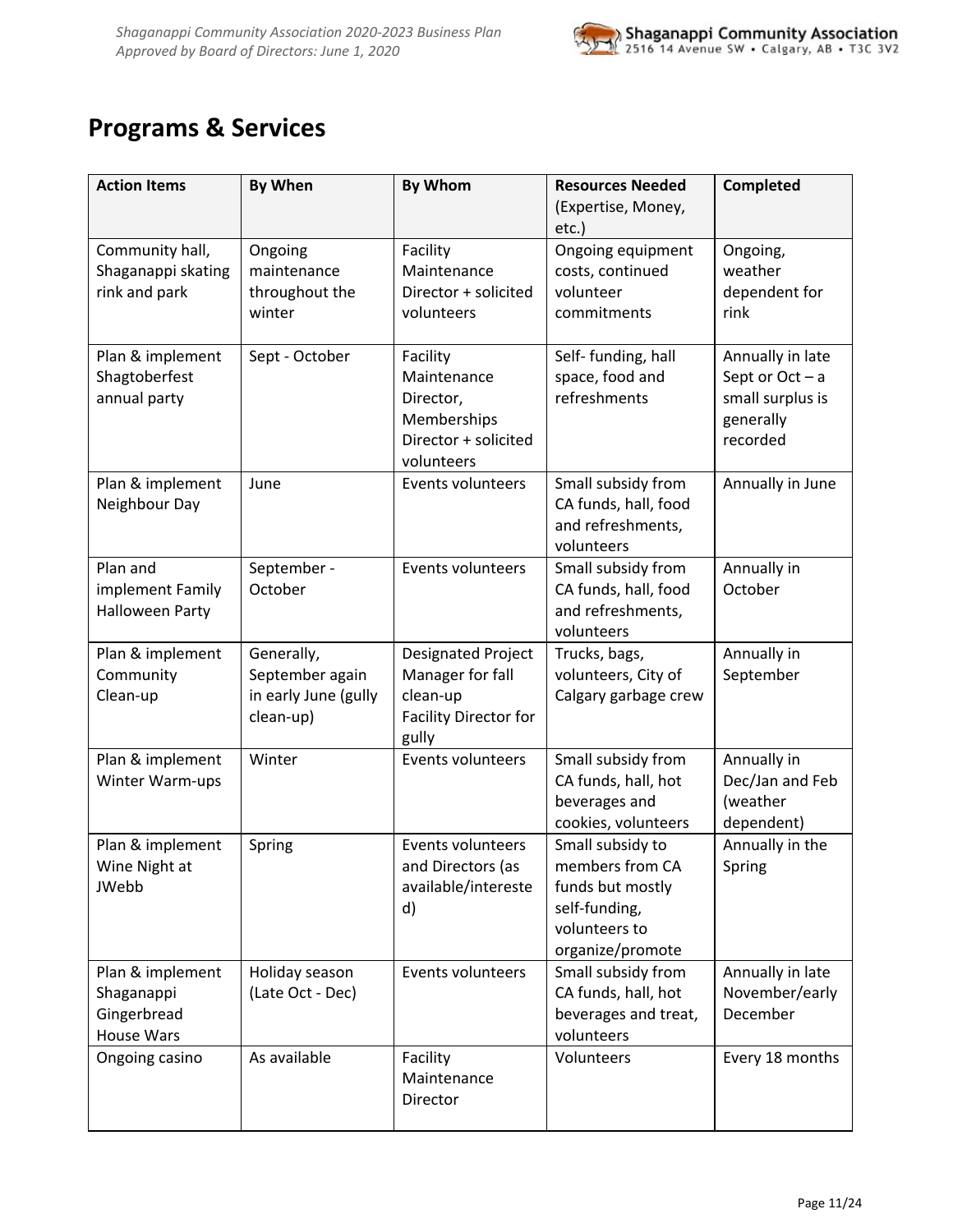

| Misc, one-time<br>only events | As needed/created<br>(due to need<br>and/or community<br>$fit)$ , e.g.<br>Emergency<br>response event | Events volunteers<br>and Directors (as<br>available/intereste<br>d) | Small subsidy from<br>CA funds, volunteers                                              | N/A          |
|-------------------------------|-------------------------------------------------------------------------------------------------------|---------------------------------------------------------------------|-----------------------------------------------------------------------------------------|--------------|
| Membership<br>survey          | Every 2 years                                                                                         | Memberships and<br>other directors (as<br>available/intereste<br>d) | SurveyMonkey fees,<br>directors to craft<br>questions/create<br>survey                  | Done in 2019 |
| Events surveys                | Every event<br>(where possible)                                                                       | Events volunteers                                                   | Events Volunteers to<br>create surveys<br>(paper and<br>SurveyMonkey) for<br>each event | Ongoing      |
| Little Free Library           | Ongoing                                                                                               | Directors (as<br>identified)                                        | Volunteers to curate<br>content, clean, etc.                                            | Ongoing      |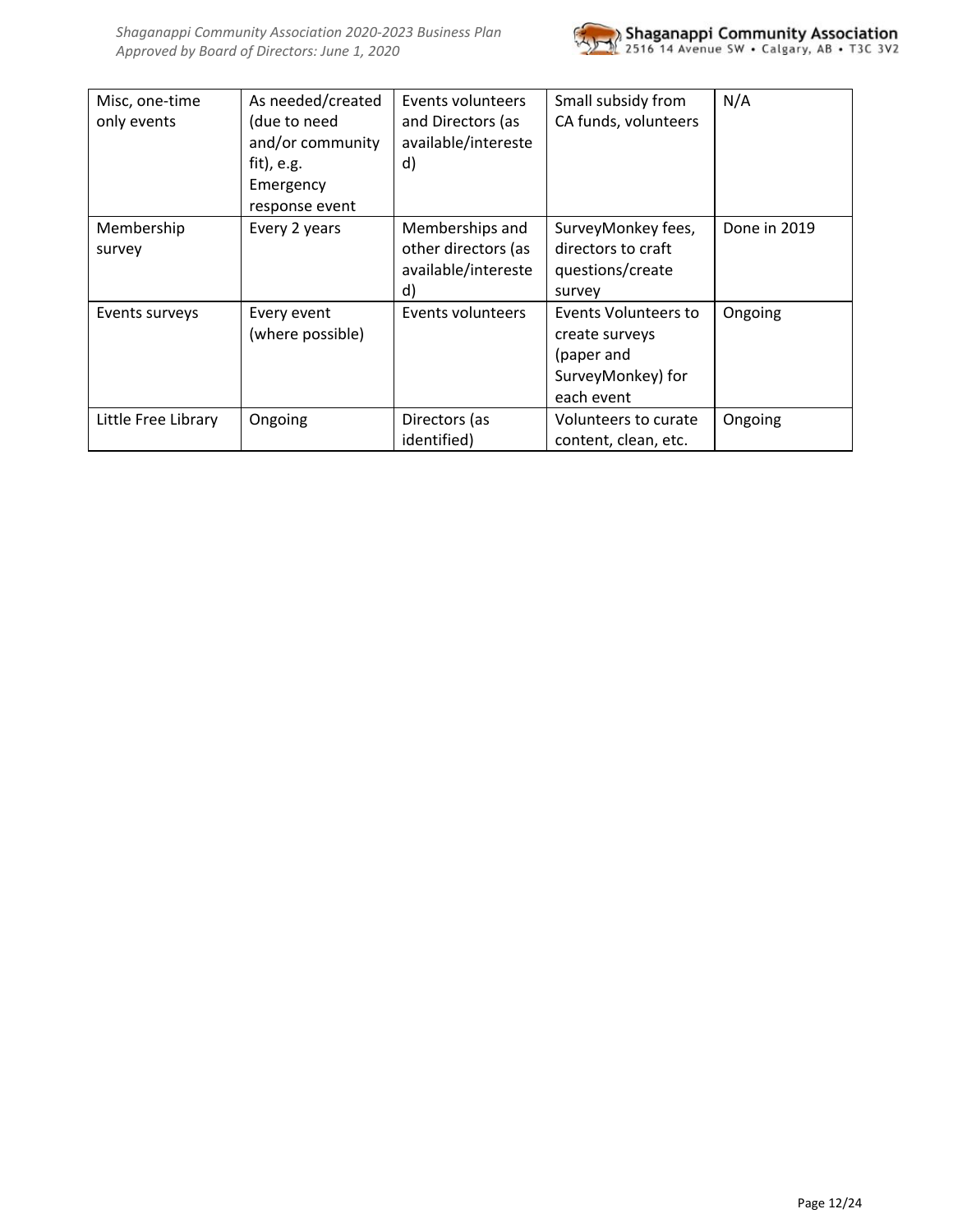

### <span id="page-12-0"></span>**Human Resources**

| <b>Action Items</b>                                                  | By When                                                                                                                                    | By Whom                      | <b>Resources Needed</b><br>(Expertise, Money,<br>etc.) | Completed                                                                                     |
|----------------------------------------------------------------------|--------------------------------------------------------------------------------------------------------------------------------------------|------------------------------|--------------------------------------------------------|-----------------------------------------------------------------------------------------------|
| Develop board /<br>staff job<br>descriptions                         | Communicated for all<br>significant positions                                                                                              | Director<br>and<br>Secretary | Volunteer time                                         | Under review,<br>with key<br>positions<br>documented by<br>the end of the<br>2021 fiscal year |
| Develop Board<br>succession plan                                     | Ad hoc currently, as we<br>lack qualified volunteers.<br>Becoming available,<br>high level of<br>engagement driving<br>more interest in CA | N/A                          | N/A                                                    | N/A                                                                                           |
| Develop Code of<br>Conduct policy /<br>ongoing board<br>orientations | Ongoing. Recent (2013)<br>extensive revisions to<br>bylaws, vision, mission<br>and values (2015), and<br>objects (2019) are<br>sufficient  | N/A                          | N/A                                                    | N/A                                                                                           |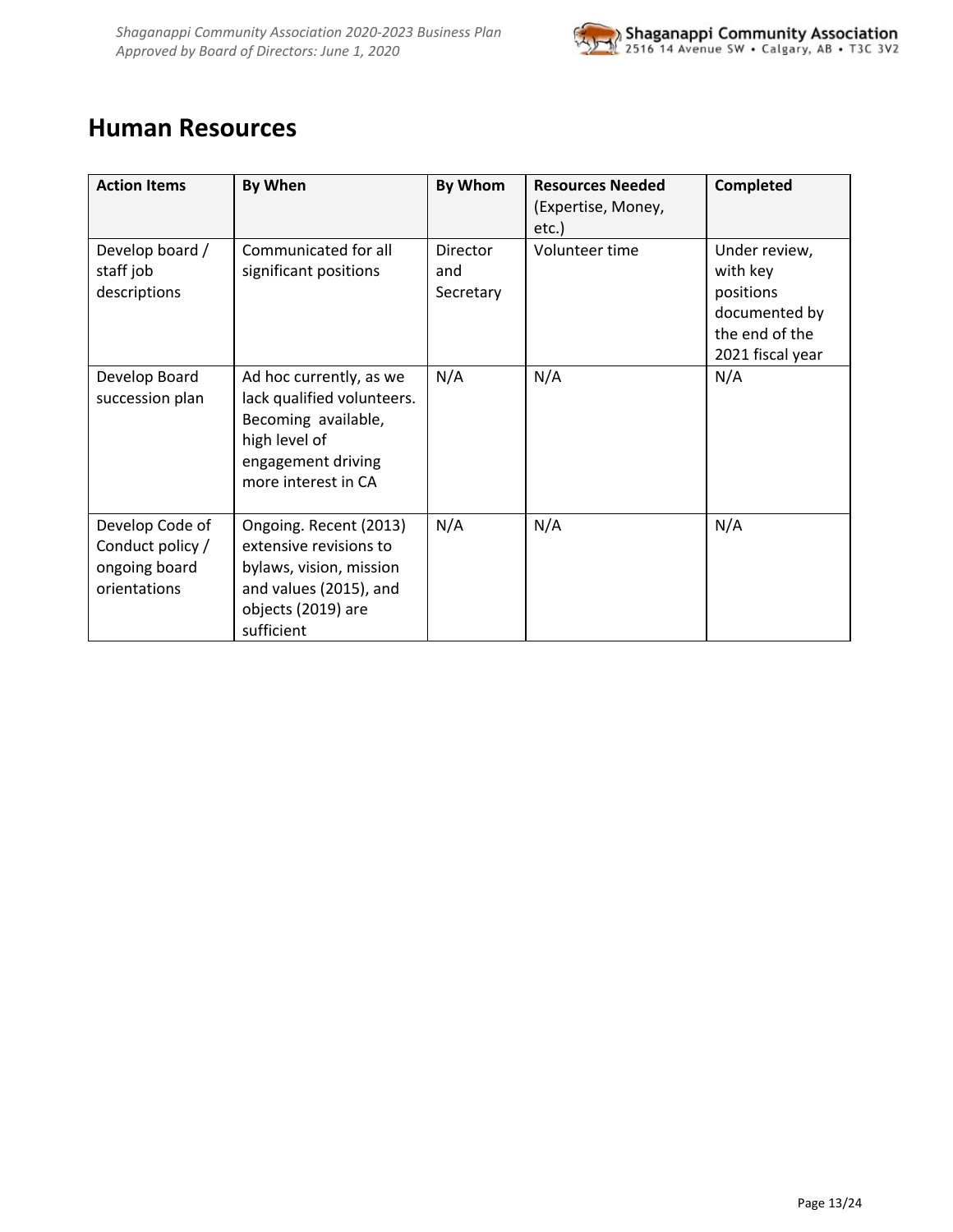

# <span id="page-13-0"></span>**Marketing & Communications**

| <b>Action Items</b>                                                                                     | <b>By When</b>                                                                                                                            | <b>By Whom</b>                                                                   | <b>Resources Needed</b><br>(Expertise, Money, etc.)                                                                                                  | <b>Completed</b>                                                |
|---------------------------------------------------------------------------------------------------------|-------------------------------------------------------------------------------------------------------------------------------------------|----------------------------------------------------------------------------------|------------------------------------------------------------------------------------------------------------------------------------------------------|-----------------------------------------------------------------|
| Maintenance of<br>online<br>membership and<br>communication<br>system                                   | Done                                                                                                                                      | Memberships<br><b>Director</b>                                                   | Volunteer time                                                                                                                                       | Done on<br>membership<br>system, ongoing<br>on<br>communication |
| Facebook page                                                                                           | Implemented<br>2016                                                                                                                       | Designated<br>Communications<br>Committee<br>Member                              | Volunteer time                                                                                                                                       | Ongoing for<br>maintenance<br>and content                       |
| Needs to be<br>moved to a more<br>robust<br>commercial<br>hosting, and a<br>plan to update is<br>needed | Updated and<br>reworked - late<br>2015<br>Server update by<br>end of fiscal 2021,<br>exploring<br>professional<br>options for<br>updating | Designated<br>Communications<br>Committee<br>Member                              | Volunteer time, possibly<br>minor software costs.<br>We will pay for<br>commercial hosting, and<br>possibly website<br>maintenance in the<br>future. | Ongoing                                                         |
| Process for<br>responding to<br>website Contact<br>Us inquiries                                         | <b>Fall 2020</b>                                                                                                                          | Designated<br>Communications<br>Committee<br>Member,<br>approval by the<br>board | Volunteer time                                                                                                                                       | In progress                                                     |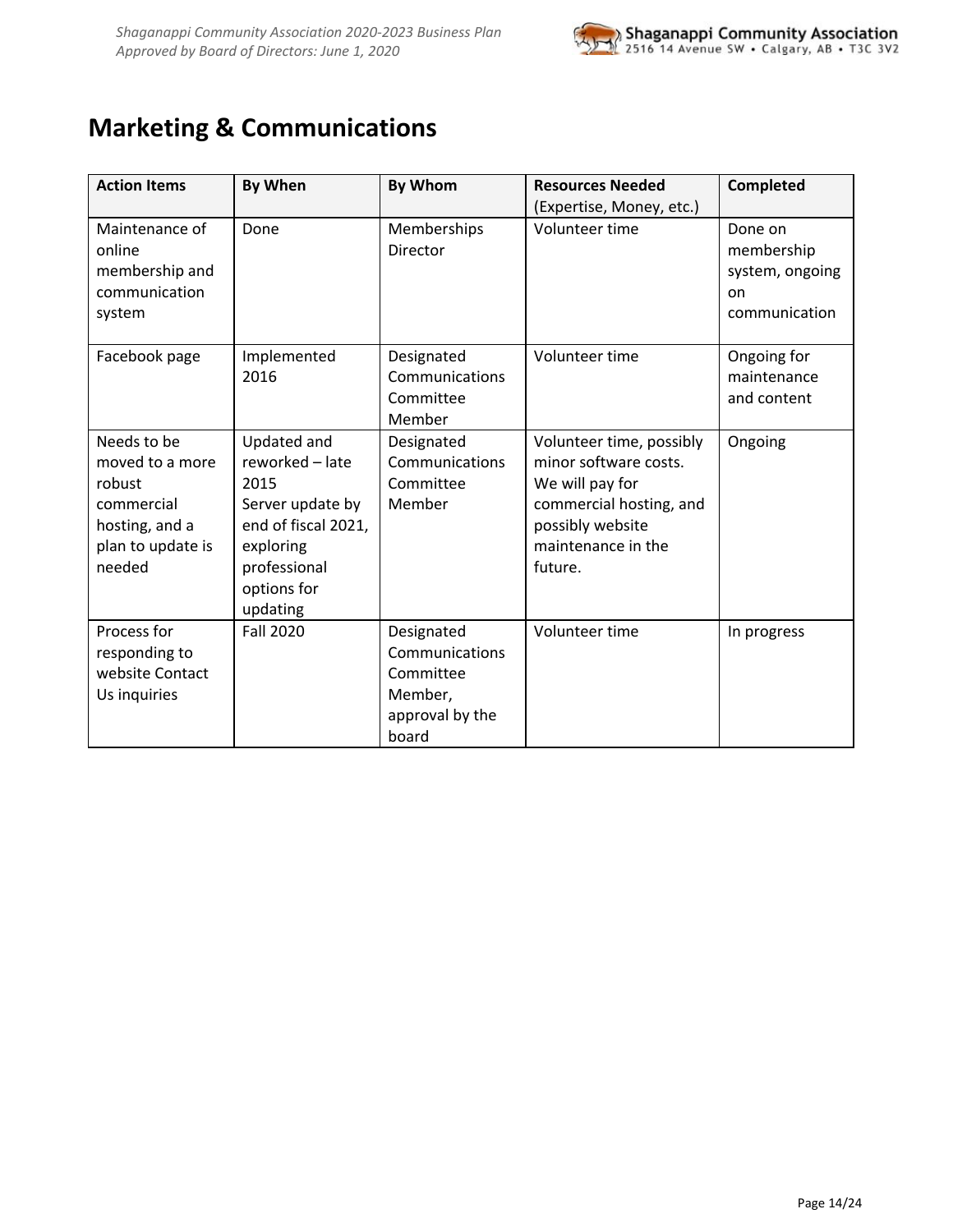

# <span id="page-14-0"></span>**Facility & Amenities**

| <b>Action Items</b>                                                                                | By When                                                                                                                                                     | By Whom                                                                           | <b>Resources Needed</b><br>(Expertise, Money, etc.) | Completed                                                                                              |
|----------------------------------------------------------------------------------------------------|-------------------------------------------------------------------------------------------------------------------------------------------------------------|-----------------------------------------------------------------------------------|-----------------------------------------------------|--------------------------------------------------------------------------------------------------------|
| Review Lifecycle<br>Study and identify<br>current, past due,<br>and future work<br>to be completed | Done - spring 2015,<br>implemented<br>significant<br>renovations in 2016,<br>reviewed balance of<br>items fall 2020, and<br>included these in the<br>budget | Facility<br>Director,<br>approval by<br>the board                                 | Volunteer time,<br>successful grant<br>applications | Ongoing-<br>additional<br>upgrades to be<br>funded from<br>casino and<br>grant funds<br>when available |
| Maintain and<br>enforce hall<br>rental policy                                                      | A comprehensive hall<br>rental policy is<br>outlined in the hall<br>rental agreement and<br>signed by each renter<br>prior to occupying the<br>hall         | Facility<br>Director and<br><b>Hall Rentals</b><br>Director                       | $N/A -$ as disclosed                                | Done -<br>reviewed and<br>revised if<br>needed by<br>Board as issues<br>arise                          |
| Review hall rental<br>pricing                                                                      | Every few years                                                                                                                                             | Facility<br>Director and<br>Hall Rentals<br>Director,<br>approval by<br>the board | Volunteer time                                      | Done in 2019                                                                                           |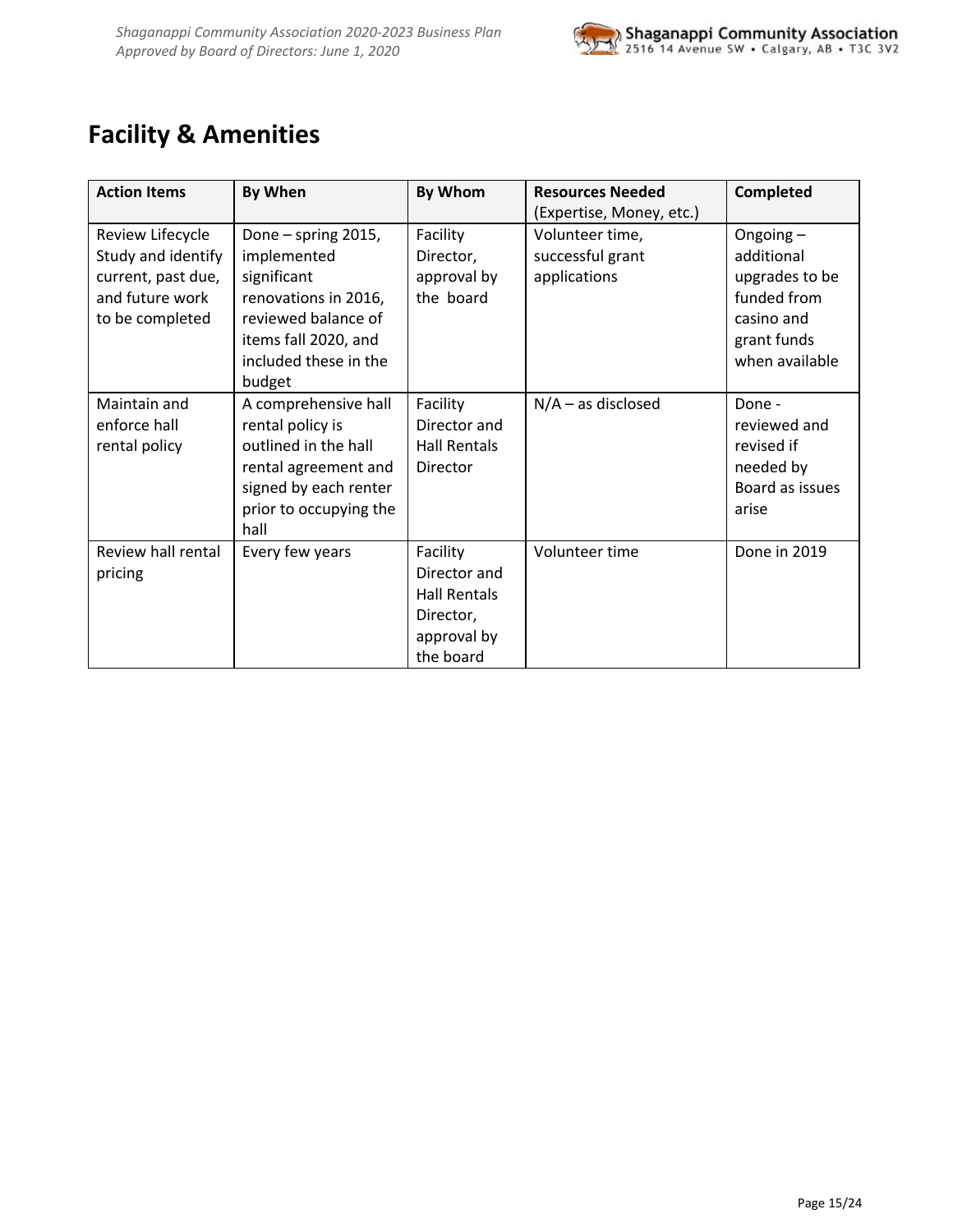

# <span id="page-15-0"></span>**Financial**

| <b>Action Items</b>                                                                                                                                    | <b>By When</b>                                                                | <b>By Whom</b>                                                                                                                                 | <b>Resources Needed</b><br>(Expertise, Money, etc.)                                                                                                                          | <b>Completed</b>                                                                |
|--------------------------------------------------------------------------------------------------------------------------------------------------------|-------------------------------------------------------------------------------|------------------------------------------------------------------------------------------------------------------------------------------------|------------------------------------------------------------------------------------------------------------------------------------------------------------------------------|---------------------------------------------------------------------------------|
| Identify proper<br>financial controls<br>policies and<br>procedures                                                                                    | Ongoing                                                                       | By the board, two<br>signatures on cheques,<br>two on financials, board<br>review of auditor letter,<br>timely audited financial<br>statements | Board meeting time                                                                                                                                                           | Ongoing                                                                         |
| Train board on<br>financial policies and<br>procedures                                                                                                 | Ongoing                                                                       | By board, as part of<br>initial budgeting<br>process; led by<br>Treasurer                                                                      | Volunteer time                                                                                                                                                               | Ongoing                                                                         |
| Identify appropriate<br>level of financial<br>expertise                                                                                                | Done                                                                          | By board                                                                                                                                       | The board generally<br>has one or more<br>volunteer CPAs, past<br>treasurer is on the<br>board, circulation of<br>auditors' letter,<br>incoming treasurer is a<br><b>CPA</b> | Done (to date)                                                                  |
| Decision making in<br>place and followed<br>regarding spending<br>including entering into<br>contracts, applying for<br>grants, max spending<br>limits | Ongoing                                                                       | Board authorizes major<br>contracts and grant<br>applications, spending is<br>limited to cash on hand                                          | Volunteer time                                                                                                                                                               | Done (to date),<br>contracts will<br>continue to be<br>reviewed by<br>the board |
| Available grants and<br>funders are identified<br>and maximized                                                                                        | Ongoing                                                                       | Treasurer, President,<br><b>Facility Maintenance</b><br>Director work together                                                                 | Volunteer time; will not<br>secure grant without<br>committed volunteer<br>team to execute<br>program                                                                        | Done (to date)                                                                  |
| Donors/ funders are<br>recognized                                                                                                                      | Done                                                                          | Individual project<br>manager                                                                                                                  | Volunteer time                                                                                                                                                               | Done (to date)                                                                  |
| Update bank signing<br>authorities                                                                                                                     | When new<br>appointments<br>occur at AGM                                      | Treasurer                                                                                                                                      | Volunteer time                                                                                                                                                               | Done (to date)                                                                  |
| Prepare budget for<br>coming year                                                                                                                      | April, for<br>approval by<br>new Board each<br>year; ratified by<br>new Board | Board, led by Treasurer                                                                                                                        | Board and volunteer<br>time                                                                                                                                                  | Done (to date)                                                                  |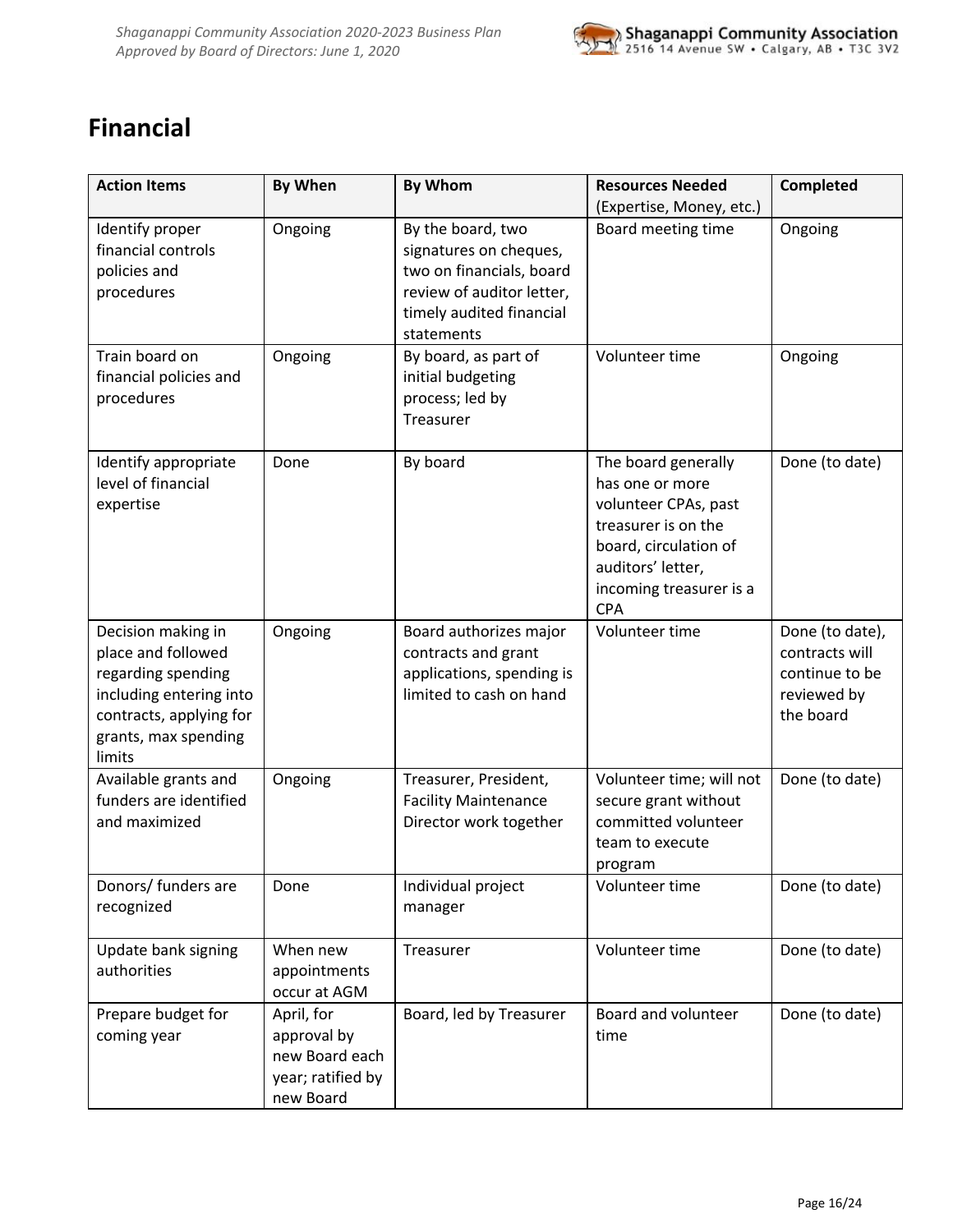

| after AGM in |  |  |
|--------------|--|--|
| June         |  |  |
|              |  |  |

# <span id="page-16-0"></span>**Sustainability Requirements**

| <b>Action Items</b>                                                                            | <b>By When</b>                                                                                                         | <b>By Whom</b>                                                                                    | <b>Resources</b><br><b>Needed</b><br>(Expertise,<br>Money, etc.) | Completed                                                   |
|------------------------------------------------------------------------------------------------|------------------------------------------------------------------------------------------------------------------------|---------------------------------------------------------------------------------------------------|------------------------------------------------------------------|-------------------------------------------------------------|
| Minimum board of<br>directors in place                                                         | Done - all voting<br>positions filled                                                                                  | <b>Board</b>                                                                                      | N/A                                                              | Done                                                        |
| Bylaws are current<br>and adhered to; any<br>revisions have been<br>filed with the<br>province | Revised 2013, minor<br>revision in 2018 to<br>add a director                                                           | <b>Board</b>                                                                                      | N/A                                                              | Done                                                        |
| <b>Annual Society</b><br>Return filed:<br>bylaws/objects<br>changed                            | Done; objects<br>updated in 2019                                                                                       | Return by Treasurer,<br>verified by Secretary.<br>Bylaws objects would<br>be Board responsibility | N/A                                                              | Done                                                        |
| <b>Bylaws reviewed</b><br>every five years                                                     | Updated in June<br>2018                                                                                                | <b>Board</b>                                                                                      | Board and<br>volunteer time                                      | June 2013,<br>updated in<br><b>June 2018</b>                |
| Due process is<br>followed for bylaw<br>changes                                                | Changes approved<br>by membership at<br>properly conducted<br><b>AGM</b>                                               | Board                                                                                             | Board and<br>volunteer time                                      | June 2013,<br>updated in<br><b>June 2018</b>                |
| <b>Business planning</b><br>conducted every 2 -<br>5 years                                     | Done and ongoing                                                                                                       | <b>Board</b>                                                                                      | Board and<br>volunteer time                                      | Ongoing and<br>current as of<br>the date of<br>this report. |
| Conduct community<br>needs assessment<br>(every 5 years)                                       | Development /<br>transportation is a<br>key driver of needs -<br>accordingly these are<br>updated at least<br>annually | Development<br>Committee /<br>Memberships / Board                                                 | Board and<br>volunteer time                                      | Ongoing                                                     |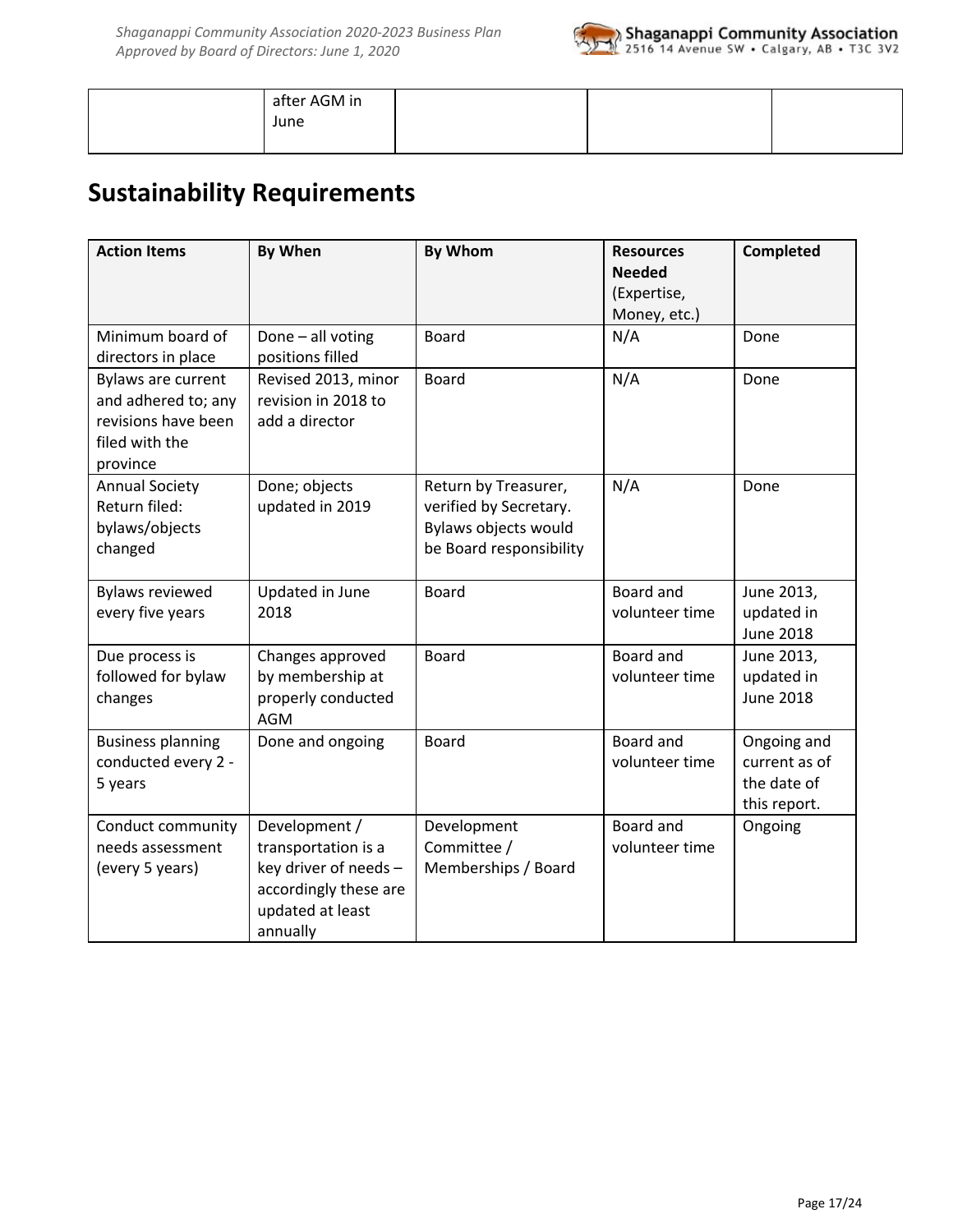

# <span id="page-17-0"></span>**Appendix**

# <span id="page-17-1"></span>**Appendix A: Objects**

Date: 2019-08-24 Date Revised: Administrator: Board of Directors

- 1. The Name of the Society is: Shaganappi Community Association
- 2. The Objects of the Society are:
	- a. To promote and foster community spirit and resident relations within the community and across communities at large;
	- b. To facilitate the recreational, cultural, social, athletic and educational activities of the residents of the community;
	- c. To provide a forum for interactions between the Association, local businesses, and the City of Calgary that promote healthy community growth within our geographic boundary;
	- d. To maintain and operate a centre for various activities for the residents of the community and a meeting place for discussion of topics affecting the community, the Association, and the community at large;
	- e. To raise funds in any way to achieve the objects of the Society, which includes accepting gifts, donations, grants, legacies, bequests and inheritances;
	- f. To purchase, lease and otherwise acquire or hold lands and buildings or any interest therein for the purpose of giving effect to the objects of the Association;
	- g. To liaise with local non-profit agencies to help those in need where appropriate to the community vision;
	- h. To facilitate and encourage dialogue between residents and other stakeholders such as businesses, developers, non-profit agencies and the City of Calgary to enhance both the process and outcome of projects in the community;
	- i. To promote volunteerism in Calgary; and
	- j. Otherwise, generally serve and promote the interests of the community as appropriate.
- 3. The operations of the Society are to be carried on in Calgary in the Province of Alberta

Dated this 24 day of August 2019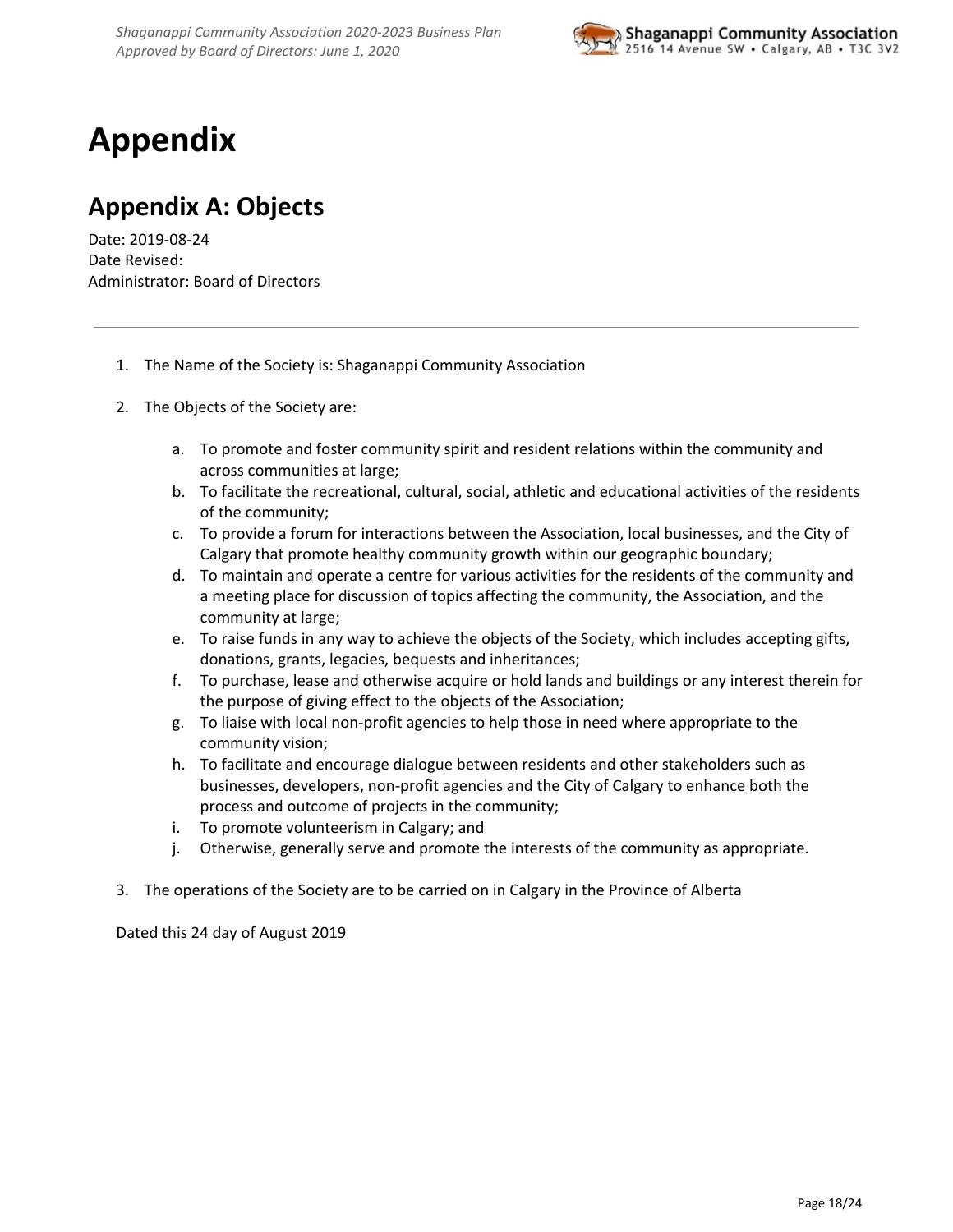

# <span id="page-18-0"></span>**Appendix B: Committees**

### <span id="page-18-1"></span>**Development Committee**

The Development Committee seeks to support values as stated in the SCA Business Plan: "In fulfilling our vision and mission, the Shaganappi Community Association wants to be: proactive, representative of residents' interests, sustainable, and welcoming and fun."

The committee's work is performed in a manner consistent with the "Planning to Develop in Shaganappi" process advertised on the Association's website, and within a the mandate provided by its objects, specifically:

- To provide a forum for interactions between the Association, local businesses, and the City of Calgary that promote healthy community growth within our geographic boundary;
- To facilitate and encourage dialogue between residents and other stakeholders such as businesses, developers, non-profit agencies and the City of Calgary to enhance both the process and outcome of projects in the community;

To ensure these objectives are met, the Committee's authority is delegated by the Shaganappi Community Association Board.

### <span id="page-18-2"></span>**Affordable Housing and Engagement Committee**

Approved Terms of Reference from 2019-01-07 Community Association Meeting:

The Social Housing Committee seeks to support the vision as stated in the SCA business plan: "Shaganappi is a diverse community where people feel safe, connected, and invested."

In working with existing social agencies in the area and liaising with incoming social housing agencies new to the area the committee will work to embody the SCA values by being proactive, representative of residents' interests, welcoming, and sustainable.

To ensure these objectives are met, the Committee's authority is delegated by the SCA Board, and shall have at least one board member, with a board member serving as chair."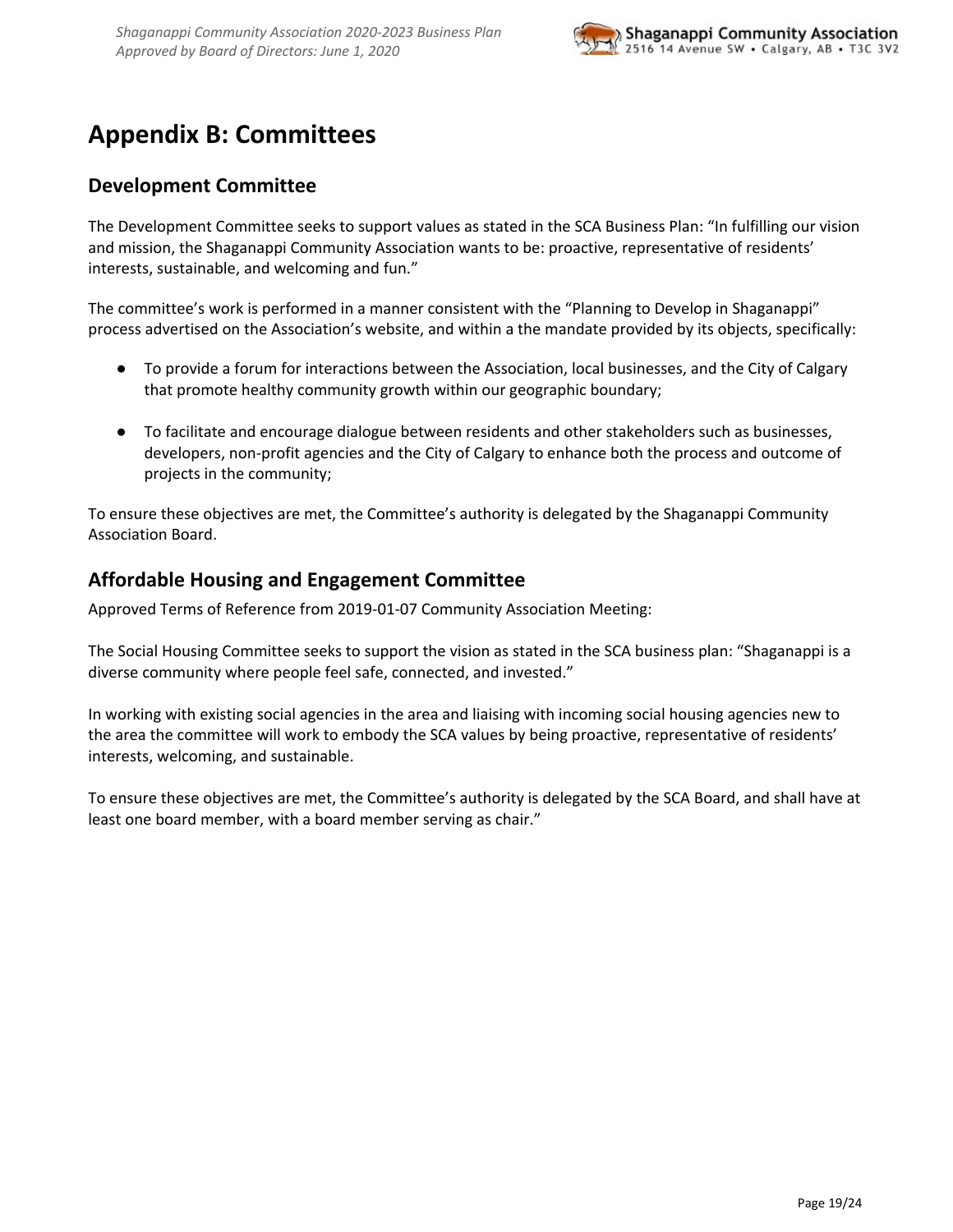

# <span id="page-19-0"></span>**Appendix C: Board of Directors - Job Descriptions**

### <span id="page-19-1"></span>**President**

Responsible for the general supervision of the Association.

- Chairs all meetings of the Association, the Board and the Executive;
- Acts as the official spokesperson for the Association, but may delegate such authority to the VicePresident or such other member of the board as is reasonably appropriate in the particular circumstances;
- Is the principal signing authority on all contracts, official documents and correspondence of the Association, and a designated signing authority on all bank accounts of the Association;
- With the Secretary, authenticates the use of the seal of the Association;
- Acts as an ex-officio member of all committees of the board;
- Is a member of the executive and the SCA Board; and
- <span id="page-19-2"></span>● Carries out other duties pertaining to such office, and such other duties as may be assigned by the board.

### **Vice President**

The Vice President is a member of the Executive Committee and shall, in the absence or disability of the President, perform the duties and exercise the powers of the President.

- Learns the duties of the President and keep informed on key issues;
- Works closely as a consultant and advisor to the President;
- Prepares to serve a future term as President (if appropriate);
- Chairs at least one major event or committee (e.g. clean-up);
- Acts as a signatory for cheques and other documents as required,
- Attends executive meetings to work on policy development and future direction;
- Works with President and Facilities Rental Director regarding longer-term leases for the hall; and
- <span id="page-19-3"></span>● Responds to emergency calls on the hall security system (with President and Facilities Rental Director).

### **Secretary**

The Secretary records all meeting minutes and holds most of the SCA's official records.

- Serves on the SCA Executive Committee;
- Attends meetings of the executive committee and the board;
- In preparation for board Meetings, requests reports and agenda items from each director and other board members. Prepares, for approval by the President, board meeting agendas;
- Distributes (at least 2 days prior to board meetings) approved agenda, minutes from previous meeting, Directors' Reports, and Treasurer's Report;
- Takes minutes at board meetings, AGM and if required, at executive committee and other Community meetings;
- Notes action items and brings forward at subsequent meetings;
- Holds the corporate seal and all books, paper, records, correspondence, contracts and other documents belonging to the Association. Authenticates the use of the seal of the Association as applicable and under the direction of the President;
- Maintains copies of the Association's bylaws and board's policy statements and job descriptions; ensures these documents, minutes, and all records of the Association, are filed appropriately in the Association office files;
- Maintains lists of SCA's Executive Committee, Board of Directors and committee membership;
- Ensures there is a quorum at the meetings;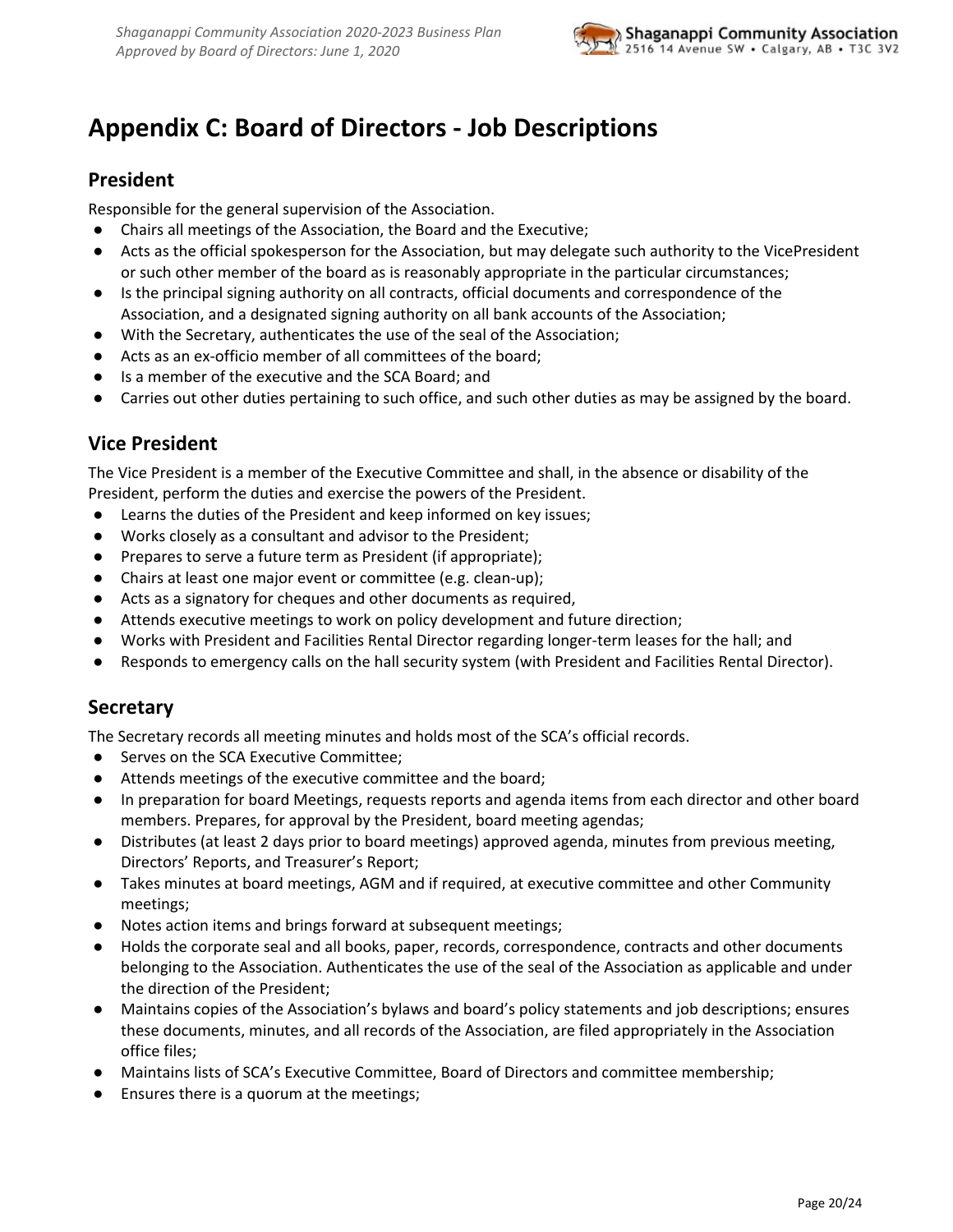- Files Special Resolutions, changes in the Directors, amendments to the By-laws and other incorporating documents with the Corporate Registry or any other applicable regulatory body as required by the Act, other statutes or laws and the Calgary License Agreement;
- Acts as a designated signing authority with the President or VicePresident on all contracts entered into on behalf of the Association; and
- <span id="page-20-0"></span>● Performs such duties as may from time to time be determined by the board/executive committee.

### **Treasurer**

- Collects all monies payable to the Association and ensures that all monies paid to the Association are deposited in a chartered bank, Treasury Branch, or trust company chosen by the SCA Board, within thirty days after receipt of those monies;
- Disburses the funds of the Association under the direction of the board and in compliance with the Association's by;laws, the Society's Act and the Calgary License Agreement;
- Is responsible for the care, custody, control and maintenance of the finances and financial records of the Association;
- Files all annual returns and the audited financial statements with the Corporate Registry or any other applicable regulatory body as required by the Act, other statutes or laws and the Calgary License Agreement;
- Provides a monthly report of: (i) Balance Sheets and Income Statements of the Association, (ii) the Association's bank accounts; (iii) credits to those bank accounts; (iv) operational costs; and (v) amounts due and owing to the Association for more than thirty days after the date that such amounts were due to be paid, and be able to advise the board at any time of the financial position of the Association;
- Ensures that an audited financial statement for the preceding Fiscal Year is prepared by the appointed auditors and presented at the Annual General Meeting;
- Prepares an annual operating budget to be approved by the board;
- Is a member of the Executive and the board;
- Is a designated signing authority for all bank accounts of the Association and, in the absence of the President and the VicePresident or at the direction of the President, all contracts to be entered into on behalf of the Association;
- Chairs any finance committee created as a standing committee by the board; and
- Carries out such other duties as may be assigned by the President.

### <span id="page-20-1"></span>**Director at Large**

- May hold a specific and required skill set and acts as a quasi-consultant to the board advising on specific subjects (eg legal contracts);
- May coordinate or lead a specific and one-off project on behalf of the board (eg. a hall renovation, system implementation);
- May manage a specific and regular event on behalf of the board (eg. fundraising events such as a casino);
- May manage a specific and regular task (eg. updating community sign, organizing a program);
- Depending on other board commitments and contributions (as above), directors at large are expected to take on one or two membership drive routes;
- Attends monthly board meetings and others as planned; and
- When applicable, provides project budget proposal and work plan to the board and once approved, manages the project to ensure expenses do not exceed budget.
- When applicable, develops policies pertaining to specific issues and proposes them to the board; and
- When applicable, ensures documentation outlining process is developed and kept up to date.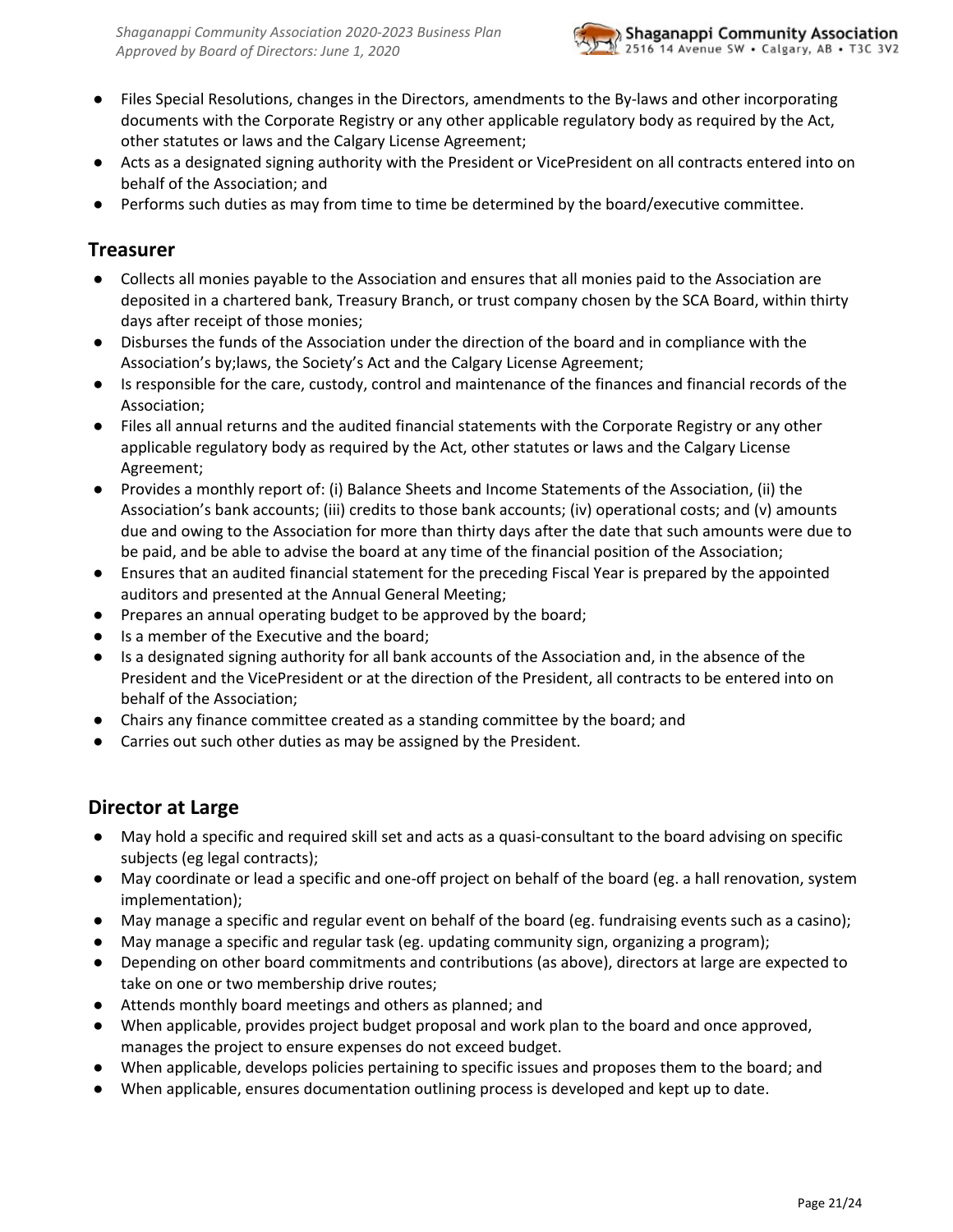

### <span id="page-21-0"></span>**Communications Director**

Coordinates the information and news of the SCA Board and its residents.

- Works with the Webmaster and Memberships Director to establish a communication plan and budget for the upcoming year;
- Coordinates upcoming news so that the website and social media platforms reflect the current events in the community;
- Attends board meetings, updates the board on communication plans, and speaks on behalf of the communications committee to the board and the Shaganappi residents;
- Develops and reviews policies pertaining to communications in Shaganappi and submits changes on a yearly basis;
- Assists with communication regarding Federal grants and supports the executive when press releases or statements are being made on behalf of the SCA;
- Assists the communications committee to streamline information provided to residents including headlines, Street Beat messages and website news being pertinent and relevant;
- Advises President and VicePresident as necessary on communication issues and media relations; and
- Develops and updates release forms for photos of residents at events and programs to publish on the website and for other uses.

### <span id="page-21-1"></span>**Events Director**

Provides overall direction for community-sponsored events.

- Annually, proposes to the board events for the coming year, in conjunction with the operating budget cycle. This includes dates of events or activities, budget, facility requirements, volunteer requirements;
- Ensures all events are included in the annual community calendar;
- Once approved, manages events committee within budget and provides update for monthly board meeting;
- Tracks and monitors success of events;
- Attends monthly board meetings and others as planned;
- Provides direction to and communicates with event leads and volunteers;
- Debriefs event with lead(s) and documents required changes; and
- <span id="page-21-2"></span>● Develops policies pertaining to specific portfolios and proposes them to the board.

### **Development/Community Advocacy Director (Currently performed by President)**

Represents the community's interests in dealings with the City, other community associations and other organizations in a manner consistent with the Association's Objects, and its vision, mission and values.

- Ensures awareness of the Association's mandate as outlined in its Objects and knowledge of local issues and historic context; anticipates how changes might affect the community and residents' views of that change;
- Ensures that residents and other stakeholders such as businesses, developers, non-profit agencies and the City of Calgary have sufficient resources to enhance both the process and outcome of projects in the community.;Oversees the work of each specific advocacy committee (currently, Development and Affordable Housing & Engagement Committee) to ensure consistency;
- Canvasses (via periodic surveys and other means) community residents as needed on their views of a particular issue;
- Attends monthly board meetings and others as planned; and
- Develops policies pertaining to advocacy and proposes to the board.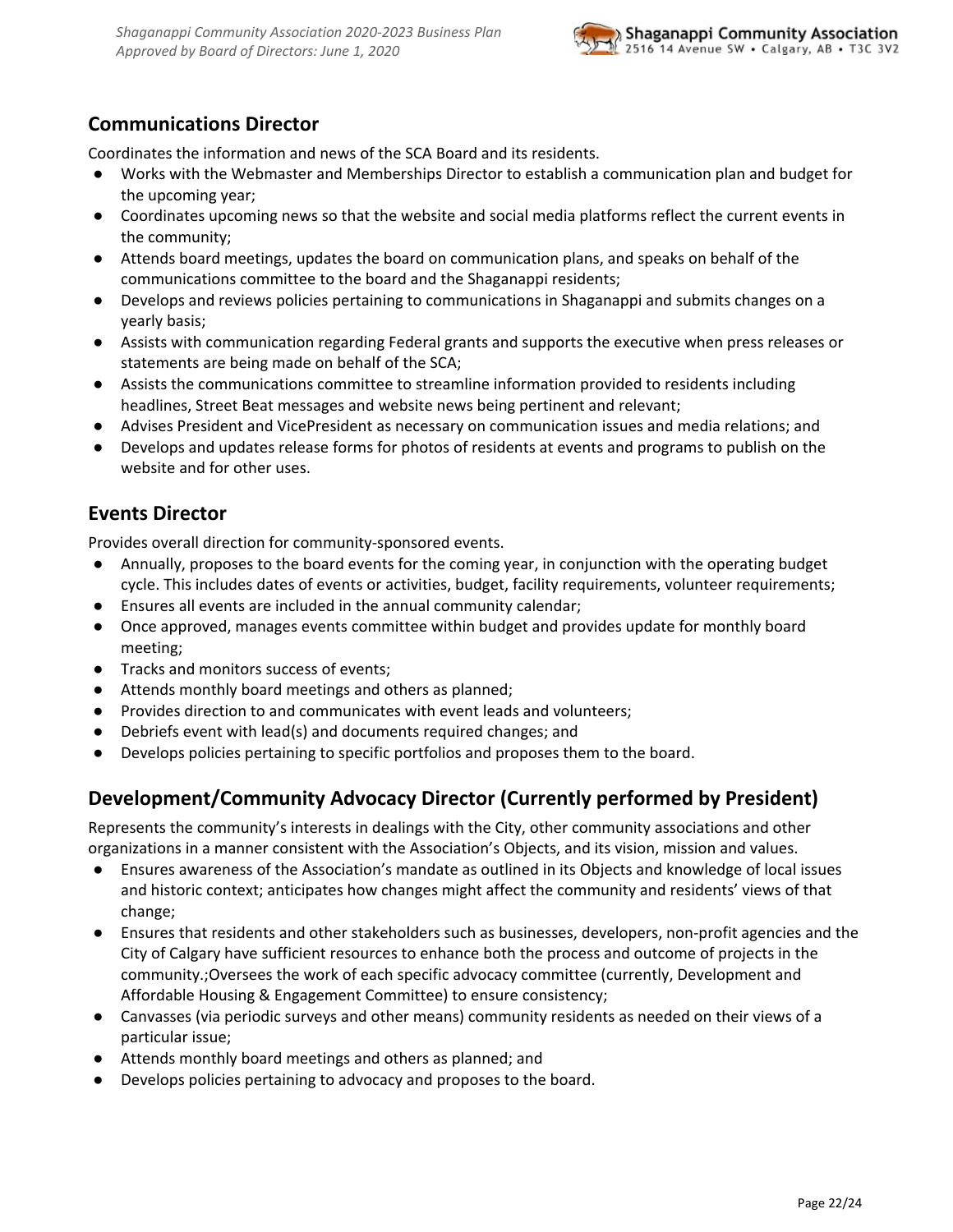

### <span id="page-22-0"></span>**Facility Maintenance Director**

Oversees the ongoing maintenance of Shaganappi facilities including the hall, grounds, rink and tennis courts.

- Assesses facilities on a periodic basis and determines maintenance requirements;
- Maintains a list of projects to be completed including SCA facilities and general community projects;
- For upgrades and/or larger maintenance projects, initiates and oversees RFP process and proposes successful contractor and oversees work;
- Annually, proposes to the board, requirements for the coming year. This includes potential dates, budget, resource requirements;
- Once approved, manages maintenance activities within budget and provides update for monthly board meeting;
- Attends monthly board meetings and others as required;
- Provides direction to and communicates with other volunteers;
- Liaises with Facility Rental Director regarding common issues;
- Develops policies pertaining to specific portfolio and proposes them to the board; and
- <span id="page-22-1"></span>● Arranges for Life Cycle Study every 5 years.

### **Hall Rentals Director**

Manages the rental of the community hall and other facilities.

- Receives calls and emails regarding rental inquiries. Checks availability and communicates information to potential renters. In some cases, shows the potential renter around the hall;
- When rental is confirmed, add to rental calendar, prepares Rental Agreement and sends to renter to have signed and returned with deposit cheque;
- Coordinates with renters for Agreement/payment drop off and key pick up;
- Inspects hall after rentals to ensure no damage;
- Deposits rental cheques; provides spreadsheet of rental income to Treasurer;
- Maintains binder for rentals;
- Maintains calendar for rentals;
- Quarterly, conducts a general inspection of the hall and arranges for minor maintenance to be completed; supervises contract maintenance people;
- Liaises with Facility Maintenance Director(s) regarding common issues;
- Attends monthly board meetings and others as planned;
- Annually reviews supplies and equipment available in the hall for renters and proposes appropriate upgrades or additions to the board together with a budget. Purchases supplies and equipment as necessary; and
- <span id="page-22-2"></span>Develops policies pertaining to specific portfolios and proposes them to the board.

### **Memberships Director (Currently performed by Vice President)**

Manages the annual membership drive and ongoing marketing and sales of community memberships.

- Coordinates, through volunteers, the annual membership drive in May and June. Determines routes, documentation required, and timeline. This includes an annual membership sale/volunteer sign-up evening in February;
- Liaises with Communications Director to ensure residents are aware of membership cost, advantages and rules;
- Assists with and/or organizes membership sales at various community events and program registrations;
- Maintains membership database and liaises with Treasurer to record revenue;
- Annually, proposes to the board, requirements for the coming year. This includes important dates, budget, changes to prior processes, volunteer requirements;